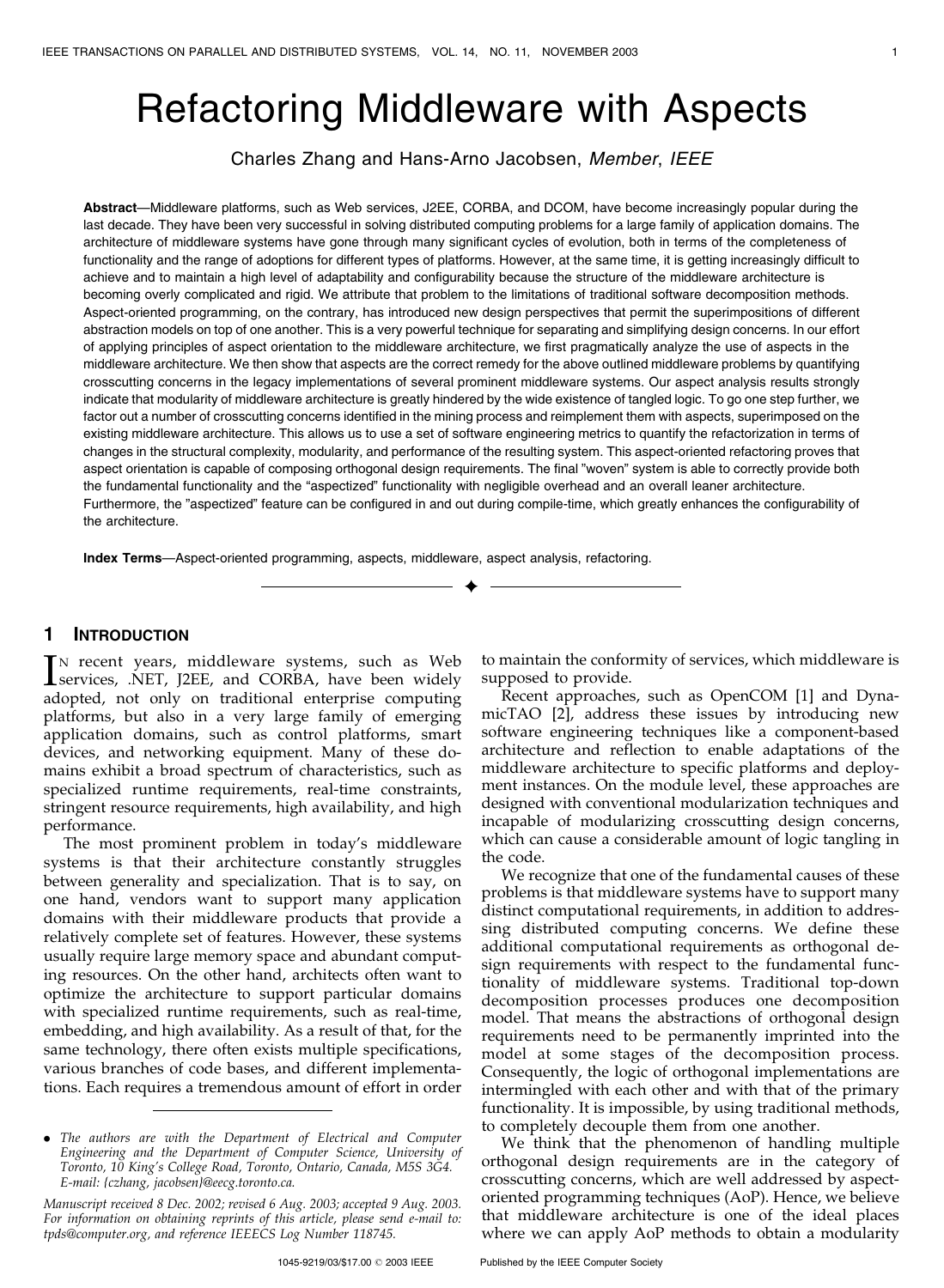level that we cannot obtain via traditional programming techniques. To follow that theoretical conjecture, it is necessary to identify and to analyze these crosscutting phenomena in existing middleware implementations. Furthermore, by using aspect-oriented languages, we should be able to resolve concern crosscutting and yield a middleware architecture that is more logically coherent. It is then possible to quantify and to closely approximate the benefit of AoP in its applications to the middleware architecture design methodology. This paper contributes to the aspect-oriented analysis and design of middleware architecture in the following ways:

- 1. We show that middleware architectures inherently suffer from coordinating crosscutting concerns by performing a quantitative aspect analysis, which reports the degree of crosscutting of various aspects identified.
- 2. Our aspect analysis is based on an aspect mining approach.We develop an aspect mining methodology and a software tool to exercise this methodology.
- 3. Through rigorous aspect mining, we report several new aspects that are specific to the platforms chosen.
- 4. We are the first to perform aspect-oriented refactorization of middleware platforms. AoP-based refactorization is a process of separating certain orthogonal features out, composing them in aspect programs, and weaving them back into the platform based on an existing implementation.
- 5. We quantify the benefits of the AoP-based refactorization by applying a set of software engineering metrics to the original and the refactored implementation. From this evaluation, we show that aspectoriented technology lowers the complexity of the architecture, increases modularity, and preserves the original design requirements, and maintains the performance of the overall system as compared to the original implementation.

The rest of this paper is organized as follows: Section 2 constitutes a more detailed discussion of middleware problems. Section 3 presents a brief overview of aspectoriented programming that will help to better understand our approach. Section 4 presents the aspect analysis results. Section 5 presents the refactorization of aspects using AspectJ. Related approaches are discussed in Section 6. Section 7 concludes the paper and outlines future work.

# 2 PROBLEMS WITH TODAY's MIDDLEWARE **ARCHITECTURES**

Generally speaking, middleware systems can be defined as a set of services that facilitates the development of distributed applications in heterogeneous computing environments. Prominent examples of middleware systems include CORBA, DCOM, the Java suite of protocols, and Java RMI and, most recently, Web services. In this section, we briefly summarize a few observations in the evolution of middleware, motivate the use of aspect-oriented techniques for designing middleware architectures, and outline the choice of our case study platform underlying this work.

# 2.1 Middleware Architecture Evolution

A striking change in the evolution of middleware systems is that, in recent years, the target platforms are not limited to traditional enterprise systems and desktop machines. New platforms include mobile devices, network devices, control systems, safety critical systems, and many more. The characteristics of these platforms differ from each other in significant ways. These platforms are referred to as the emerging application domains of middleware. For example, middleware systems are used on the Cisco ONS 15454 optical transport platform to deal with hardware customizations and the communications between management software and hardware drivers [3]. Middleware systems are also adopted by the US Navy as the software bus for subunits in the submarine combat control systems [4]. The widening of the application spectrum has dramatically stretched the capability of middleware systems. However, the limitations of the traditional middleware architecture has also been becoming increasingly eminent. These limitations include the following:

- 1. One size fits all: Many middleware implementations are collections of many features in order to support a large diversity of target platforms. However, in practice, for a particular instance of deployment in a particular domain, many of these features are not needed all the time. Some are not needed at all during an application's lifetime. Current middleware architectures lack of methods to tailor the architecture at deployment time or at runtime.
- 2. Evolving too fast: Although the networking communication model is relatively stable (consider TCP/IP stack implementation), models or abstractions in middleware systems rarely stay the same. That is because the middleware architecture needs to constantly accommodate new computational characteristics of target domains. For example, the object adapter is a key component in CORBA [5] platforms. Even though the role of the object adapter has not changed significantly since the dawn of CORBA, its architecture has gone through a series of evolutions from the basic object adapter to object adapters supporting portability, interception, and multiple threads. The evolution of middleware abstraction models is necessary and unavoidable. But, at the same time, it is also essential to maintain backward compatibility with applications developed on top of the older models.
- 3. Same technology, multiple flavors: Another problem is that there has been a proliferation of middleware specifications to accommodate different requirements that stem from many application domains. For instance, the Object Management Group (OMG), in addition to defining CORBA standards, also defines the Real-Time CORBA specification in order to address execution predictability, Fault Tolerant CORBA to address high availability, High Performance CORBA to address data and compute intensive applications, and Minimum CORBA for embedded platforms. Java platform exhibits the same syndrome by having different types of JVMs for different platforms. The former DCOM architecture and the new Microsoft .NET platform is following similar trends. These tendencies cause challenges to vendors, who must rearchitect the system differently according to a particular specifi-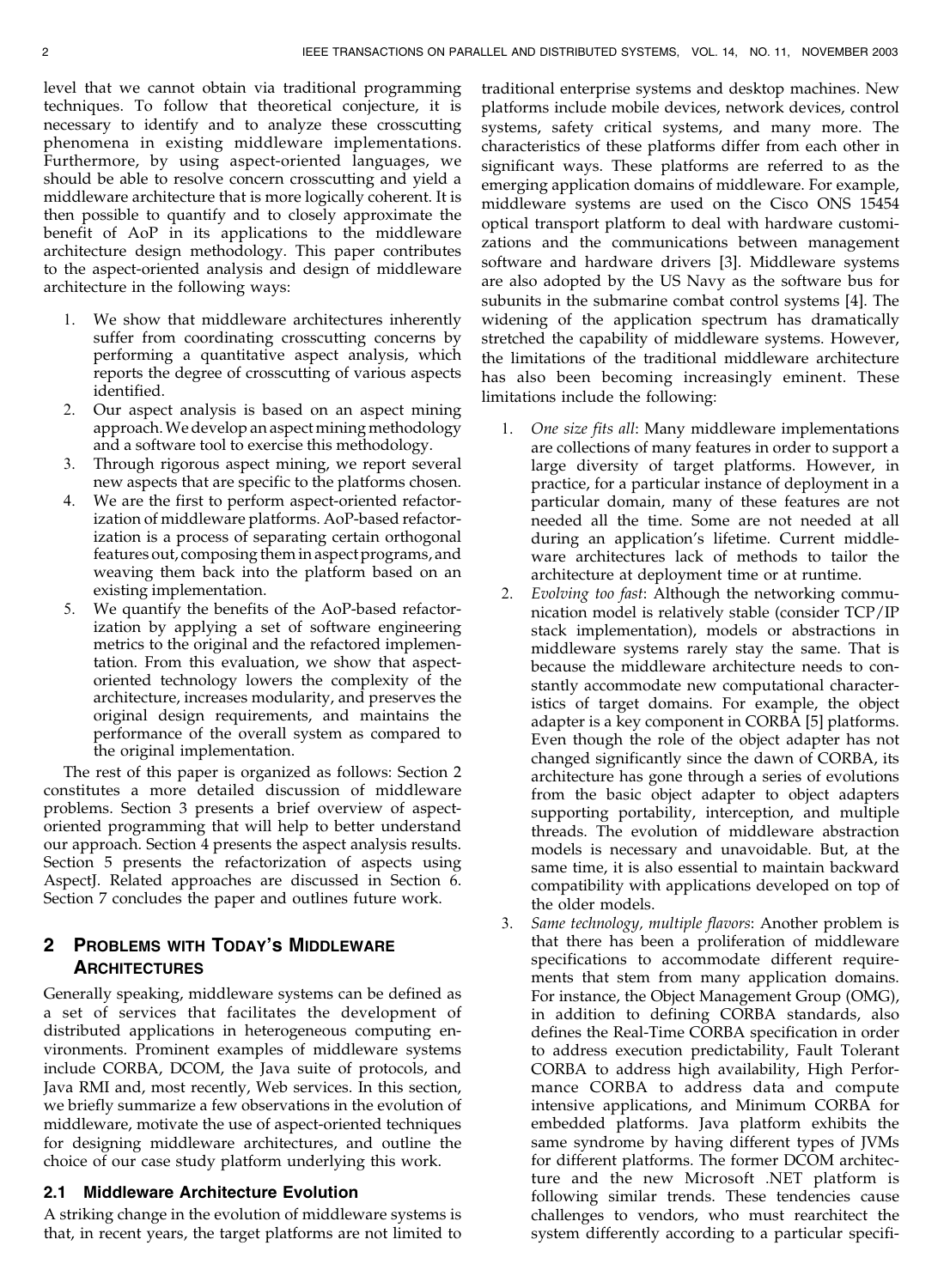cation, as well as to the adopters who, at the same time, find the platform very complex to comprehend and to use.

## 2.2 Applying AoP to Middleware Architecture Design

Zhang and Jacobsen [6] have established that one of the fundamental causes for the problems in today's middleware architecture is that the software decomposition model obtained using vertical decomposition (i.e., designs based on functional or object oriented decomposition) is incapable of simultaneously modularizing coexisting orthogonal design requirements.

Aspect-oriented programming, on the contrary, allows us to decompose software systems in different dimensions. We can use a vertical decomposition process to establish the primary decomposition model of the architecture. We then use aspect-oriented techniques to "horizontally" compose or to "superimpose" the implementation for orthogonal design requirements onto the primary model, without modifying the existing architecture. We refer to that decomposition process as the horizontal decomposition. For a more detailed discussion, refer to Zhang and Jacobsen [6].

There are many limitations of applying a vertical decomposition process to the design of software architecture, in general, and middleware architecture, in particular. The object-oriented paradigm and design patterns facilitate powerful decomposition of software, such as levels of abstraction and advanced modeling methods, as found in the MDA.<sup>1</sup> However, it is still difficult and sometimes infeasible to apply these if the abstractions at higher levels need to be modified. In the middleware domain where requirements are constantly changing, it is extremely hard to get the initial abstraction correct. Another limitation is due to the presence of orthogonal design requirements. Two design requirements are orthogonal to each other if one can be implemented without coordinating with the other, such as in the case of the requirements for efficiency and the requirements for location transparency. Since each of the orthogonal requirements must have its own most appropriate decomposition model, the vertical decomposition process, which generates one decomposition model, may not be an optimized solution for both requirements. In fact, it generates a model with tangled logic, as indicated by Gregor Kiczales et al. [7].

We think horizontal decomposition is a logical approach based on the assumption that vertical decomposition unavoidably causes concern crosscutting in the decomposed model. To confirm that and to further understand orthogonal design requirements in middleware systems, we need to open up existing legacy implementations to conduct quantitative analysis of the tangling phenomenon. The method we have employed to perform such tasks is called aspect mining. We explain our aspect mining methodology in the following section.

## 2.3 CORBA as Case Study

We have chosen CORBA implementations as case study for the following reasons: CORBA has been addressing middleware concerns for more than a decade. Its architecture reflects distinct evolution cycles in the domain of middleware and can be treated as an excellent case study of the traditional functional decomposition approach. CORBA is an open standard by which we are able to achieve a better understanding of its behavior. There are many open source implementations available for CORBA. All conform to the same OMG standard. That allows us to cross-analyze our results. The core of the CORBA middleware is the object request broker (ORB). The ORB provides a standardized middleware platform to allow transparently locating objects and to invoke methods on these objects. The distributed objects can be specified using the interface definition language (IDL). The IDL compiler converts these definitions to a specific language, such as C++ or Java, according to the standardized IDL language mapping specifications. The ORB uses the portable object adapter, the interface of which is also standardized, to process invocation requests. The ORB uses the interorb protocol (IOP) as the communication mechanism on the network to transfer information about the distributed data and operations with other ORBs. The omg:CORBA:ORB interface is a standardized facade [8] for providing abstractions of complicated broker functionalities.

## 3 ASPECT-ORIENTED PROGRAMMING

Aspect-oriented programming offers an alternative paradigm for software development [7]. It aims at achieving a high degree of separation of concerns. Examples of aspects include security, reliability, manageability, and further nonfunctional requirements, often simply referred to as a system's "ilities" [9]. The existence of aspects is attributed to handling crosscutting concerns in software development using the traditional "vertical" decomposition paradigm. AOP overcomes the limitations of traditional programming paradigms by providing language level support to modularize these systematic properties as separate development activities. The final system results by merging the aspect modules and the primary functionalities together. This development process is commonly supported by a component language, such as Java or C, to implement the primary decomposition of a system, an aspect language to modularize crosscutting concerns as aspects, and the aspect weaver (also known as aspect complier) that instruments the component program with aspect programs to produce the final system. Representative aspect languages are  $\text{AspectJ}^2$ and Hyper/J. $3$  In addition to conventional Java language features, AspectJ defines a set of new language constructs to model the aspects. A joinpoint represents an interception point in the execution flow of the component program. For convenience and elegance, a pointcut construct can be used to denote a collection of joinpoints. Actions can be triggered before, after, or in place of the program execution when a joinpoint is reached. These actions are defined using AspectJ specific constructs before, after, and around. These constructs are called advices. An aspect module in AspectJ contains pointcuts and the associated advices. It also contains intertype declarations which are reused to declare new members (fields, methods, and constructors) in other types.

## 4 QUANTIFYING ASPECTS IN MIDDLEWARE

In aspect-unaware legacy implementations, it is difficult to reason about aspects due to the code scattering problem. That is because the particular aspect is not localized at one

<sup>1.</sup> Model Driven Architecture, http://www.omg.org/mda.

<sup>2.</sup> AspectJ, http://www.eclipse.org/aspectj.

<sup>3.</sup> Hyper/J, http://www.alphaworks.ibm.com/tech/hyperj.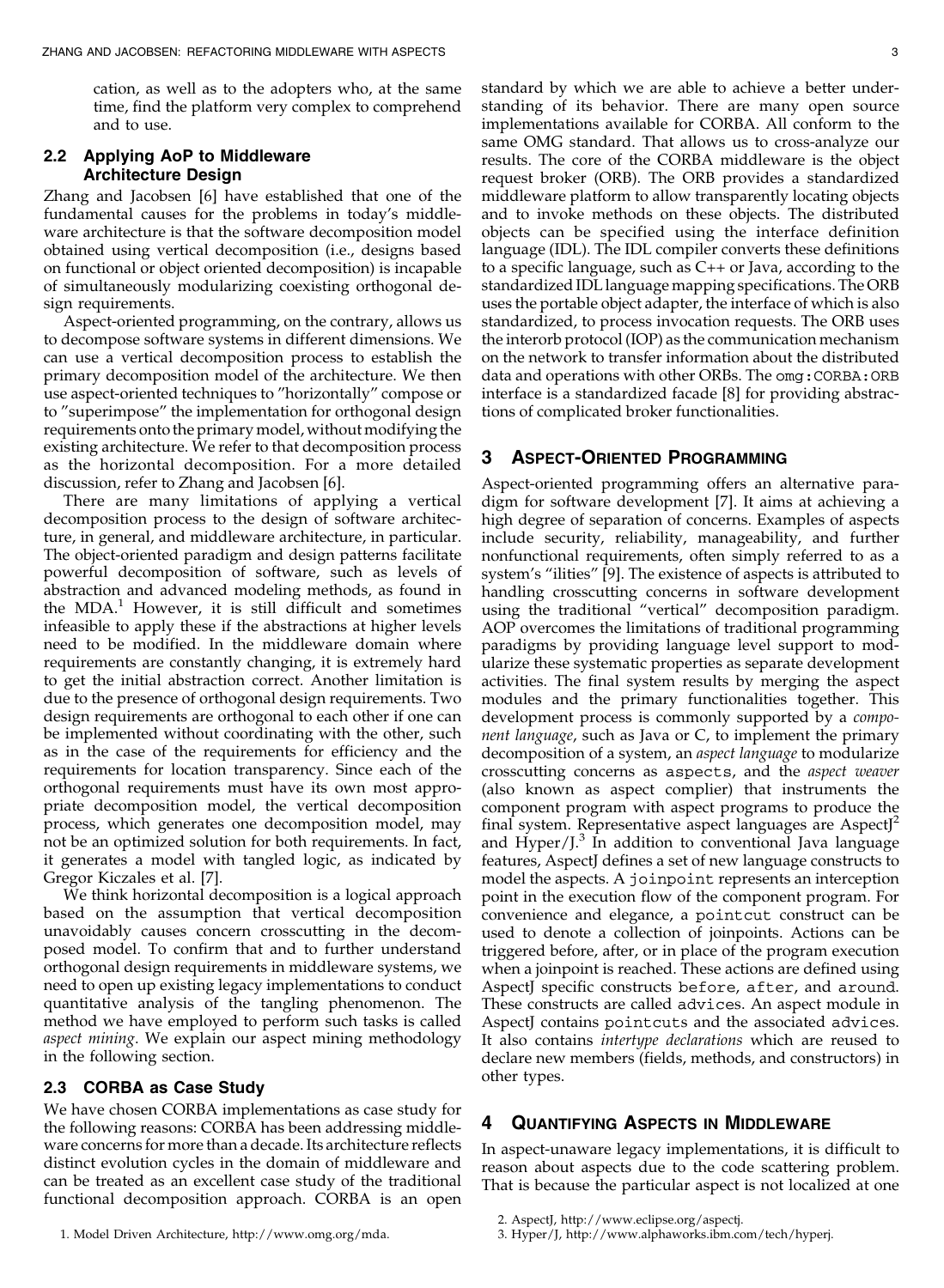|                        | <b>CORBA</b> | <b>DCOM</b>             | <b>Web Services</b>   | Java/RMI          |
|------------------------|--------------|-------------------------|-----------------------|-------------------|
| Service definition     | IDL.         | MIDL                    | <b>WSDL</b>           | Java interface    |
| Identity publication   | IOR.         | <b>OBJREF</b>           | URL                   | ObjID             |
| Request dispatching    | <b>POA</b>   | Service Control Manager | application           | JVM.              |
| On-wire representation | CDR (binary) | NDR (binary)            | SOAP as XML (unicode) | marshalled object |
| $\mathrm{Transport}$   | HOP.         | <b>ORPC</b>             | <b>HTTP</b>           | JRMP              |

TABLE 1 Middleware Architecture Elements Overview

point in the code, but rather, distributed all over the code. However, if the scattering phenomena can be captured in a way to allow observation and quantification, effective means to identify aspects for particular application domains become possible. From the identification and quantification of high degrees of code scattering, we infer the existence of aspects, however, the reverse inference is not always possible. This will become obvious in the analysis below, where architecture crosscutting concerns are identified as aspects that do not give rise to high degrees of scattering.

Aspect analysis consists of the activities that aim at capturing and analyzing the scattering phenomenon in legacy implementations. To correctly perform aspect discovery, it is very important to identify the roles involved in the logical tangling. We consider the concept of the aspect as a relative term with respect to the primary functionality or, equivalently speaking, the primary decomposition model. Therefore, in order to analyze the scattering problems in middleware systems, we need to first of all define a decomposition model, which represents the most fundamental properties of the middleware substrate. We are then able to identify aspects by using that model as the reference point to think about tangling in terms of code and orthogonality in terms of design requirements. We refer to this process as aspect orientation.

## 4.1 Primary Decomposition of a Middleware Architecture

We think that the fundamental functionality of a middleware system, supporting remote invocations, mainly consists of the following major architectural elements:

- 1. a standardized programming model or API with the associated skeletons and stubs that allows applications to make abstractions of the distributed objects or services,
- 2. the mechanism of publishing the representation of an object or a service to peers,
- 3. the dispatching mechanism that forwards the requests associated with the published representation to its concrete instance, and
- 4. the commonly agreed representation of data and operations on the network layer with their associated interpretation mechanisms in order to exchange information with its remote counterparts.

To be more specific, Table 1 shows the architectural elements that fall into the categories listed above from the popular middleware platforms, CORBA, DCOM, Java RMI, and .NET.

Having identified the primary architecture of a middleware system, we now define aspects of middleware systems as concerns which can be decomposed independently and yet have to be addressed in the lines of the primary architecture.

More specifically, middleware aspects are abstractions or implementations that crosscut any of these major architectural components enumerated above.

## 4.2 Extended Aspect Mining Tool

The aspect mining tool (AMT) [10] is designed to capture the code scattering problem on the source code level. It was developed at the University of British Columbia and based on the AspectJ compiler. AMT emphasizes on visualizing perspective aspects in program code and is therefore wellsuited to study aspects in small software projects. AMT allows one to inspect the code scattering phenomenon by performing type and textual analysis in building a collection of all the types used in the program in combination with the entire source code space. We have built the extended aspect mining tool (AMTEX) [11] to overcome the limitation of visualization-based mining and scale the mining process to software systems with thousands of classes. The extended mining tool provides much larger flexibility in terms of composing mining activities, managing mining tasks, and cross analyzing mining results. It is designed to fit the needs of mining very large software systems that consist of thousands of classes with millions of lines of  $code.<sup>4</sup>$ 

## 4.3 Mining Methodology

We have taken the following approaches to best utilize the analysis capability of the extended mining tool in order to identify aspects in middleware systems:

- 1. We first inspect well-known aspects that have been previously identified in other software systems, such as logging, synchronization, and others. We are interested in finding the corresponding coding representations in middleware systems and identifying whether these aspects are also present.
- 2. We then apply our understanding of the functionality of middleware to analyze if some of the features in middleware systems are orthogonal to the primary functionality. To confirm our analysis, we use AMTEX to capture the corresponding crosscutting structures.
- 3. We use the ranking feature of AMTEX to make sensible guesses. AMTEX is able to rank the popularities of all class types used in the system. Types that are used relatively widely in the code space are able to provide good hints of potential aspects.

<sup>4.</sup> The reference to "mining" in AMT and in AMTEX is somewhat misleading, since patterns are not autonomously discovered by the tool. Both tools perform an analysis, which with the user interaction may give rise to aspect discover.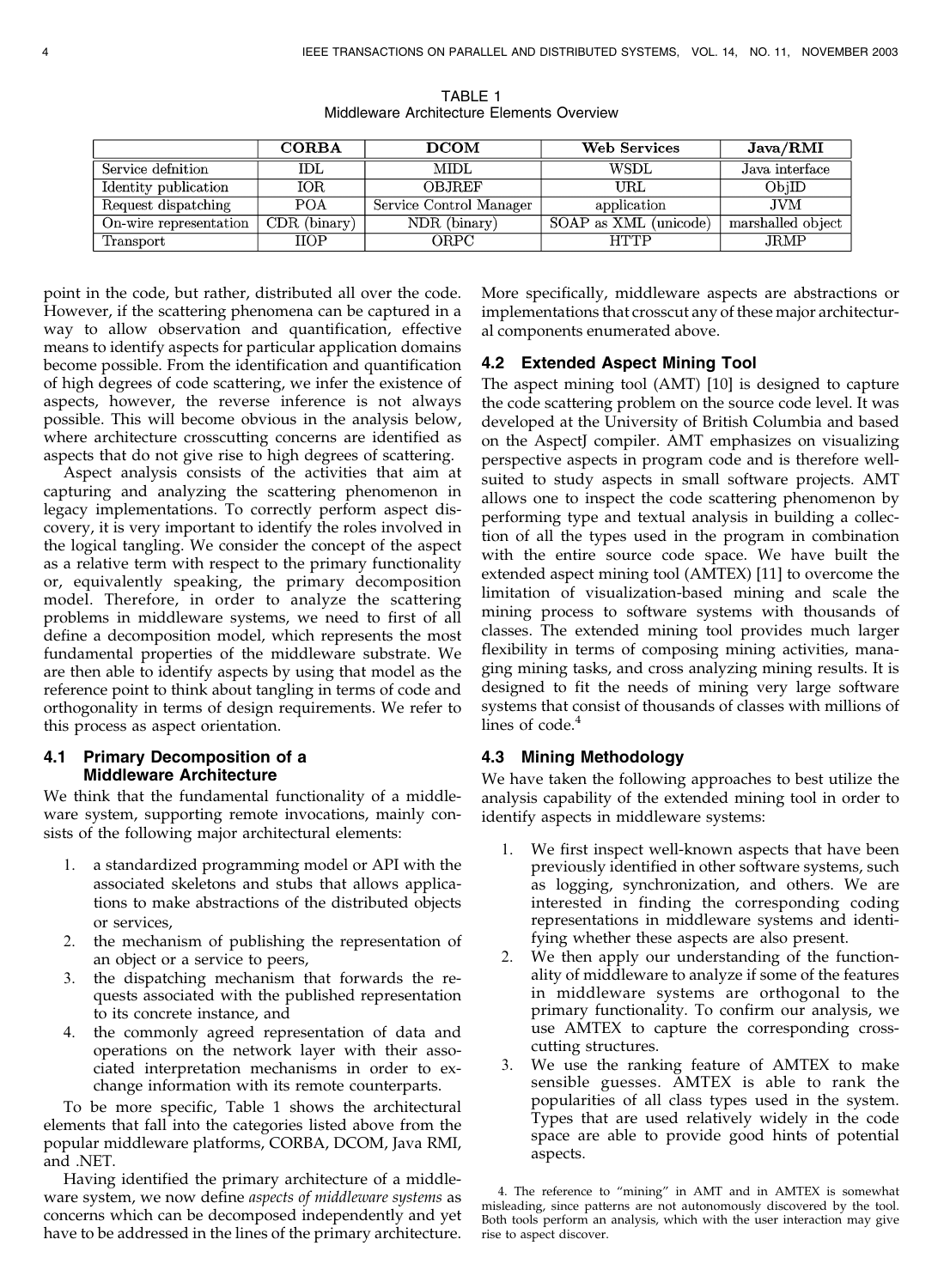The aspect mining process is guided by a human miner who knows or suspects the existance of aspects in the code and guides the discovery process. The human miner begins this process with the initial description of the crosscutting structure of an aspect. This structure can be described, either in succinct lexical and type patterns, or gradually in several steps. We refer to such a description as the *characterization*.

As described in [10], the use of lexical and type-based aspect mining works effectively with programs that have well-defined naming conventions and follow a consistent coding style. This method is appropriate for discovering crosscutting structures at the granularity of statements inside method bodies. For example, code such as log or trace and types such as Logger or Tracer are fairly accurate in describing the crosscutting of the aspects *logging* and tracing. We use this method primarily to locate wellknown aspects such as logging, tracing, synchronization, and others.

For aspects that have no statement-level crosscutting structures but domain-specific semantics, it is difficult to characterize the aspect without a good understanding of the semantics of the program. We use a feedback-directed approach to find a good characterization of this type of aspects in several steps of refinements. That is, a lexical pattern can be used to describe the miner's intuition of what the crosscutting structure might be. Matching results discovered in this step serve as feedback and assist the miner to refine the characterization. We use this approach to locate middleware specific aspects such as type Any, for example.

This is assisted by the type ranking feature of AMTEX, which allows to rank the usage popularities of all class types in the system. Types that are used relatively widely in the code space provide good hints of potential aspects. For example, AMTEX shows that the class type Assert is the most used type in the ORBacus code. We then use this class type and quantify the aspect of pre/postcondition checking as further explained below.

Another type of crosscutting structure is the additional control flow incurred in the code through the coordination with an orthogonal concern. We can inspect the values involved in conditional branches and trace all the code involved in accessing these values through assignments, method parameter passing, and accessor methods. We essentially compute code slices based on the conditional statements. If these slices are not localized, we have identified very good candidates of crosscutting concerns. A tool can use this technique and evaluate all conditional statements in the system to find nonlocalized slices. Currently, we perform this technique manually by browsing through the source code with the help of Eclipse and Feat [12]. Our ongoing PRISM project [13] will support this functionality. With this technique, we were able to find aspects such as oneway invocation, which produces a large number of conditional statements for deciding if a oneway invocation is occurring or not. Later sections present details about such an aspect.

#### 4.4 Mining Results

In this section, we present the mining results for a number of aspects in CORBA implementations, including aspects defined prior to this work, such as logging, synchronization, exception handling, and pre/postcondition checking. We also present aspects that are discovered through mining with respect to the CORBA platforms. These aspects include

TABLE 2 Sizes of Code Spaces (in Number of Classes)

| implementation | CCS  | VCS |
|----------------|------|-----|
| JacOrb         | 1778 | 579 |
| ORBacus        | 1777 | 655 |
| OpenOrb        | 1521 |     |

the dynamic programming interface and support for portable interceptors. For each aspect, we report how it crosscuts the primary model in the following format:

- 1. Definition: Explains the context and the definition of the aspect.
- 2. Logic Tangling: Discusses the cause for the aspect by identifying orthogonal design concerns.
- 3. Characterization: The orthogonality of design requirements causes the scattering of their implementations on the code level. In these situations, one implementation can be characterized by a few class types or special textual expressions. This section lists types and expressions that are used to represent the tangling logic in different implementations.
- Mining Results: If the aspect can be characterized by a set of types and textual expressions, we can use the extended aspect mining tool to quantify the usage of these types and expressions. This is expressed by AMTEX as the degree of scattering of the aspect in both the Vendor Code Space (VCS)<sup>5</sup> and the Complete Code Space (CCS). The degree of scattering is a measure of the percentage of the usage of the characterization set throughout the source code. AMTEX counts the total number of classes in an application and the number of classes that contain any class type from the characterization set. The ratio of these two numbers is the degree of scattering. All our mining results are expressed as this ratio.
- 5. Result Analysis: This section provides a brief analysis of the mining data.
- 6. AoP Benefit: This section explains how AoP can theoretically help improve modularity, adaptability, and performance of middleware platforms by composing the feature as aspect programs.

The mining data is collected over three open source CORBA implementations: ORBacus, a commercial ORB from IONA Technologies; $^{6}$  JacOrb, $^{7}$  an open source ORB, commercially supported by OCI; and OpenOrb, $\delta$  a community open source project. All three implementations comply with the CORBA 2.0 specification defined by the OMG. The sizes of these CORBA implementations, in terms of number of classes in VCS and CCS, are listed in Table 2.

## 4.4.1 Dynamic Programming Model

Definition: A dynamic programming model allows an application to be designed without prior knowledge of the interface definitions of the invoked objects. Instead, invocations on an interface can be composed during runtime.

<sup>5.</sup> Classes defined and implemented by the vendor, other than those specified by OMG.

<sup>6.</sup> ORBacus, http://www.iona.com.

<sup>7.</sup> JacOrb, http://www.jacorb.org.

<sup>8.</sup> http://openorb.sourceforge.net.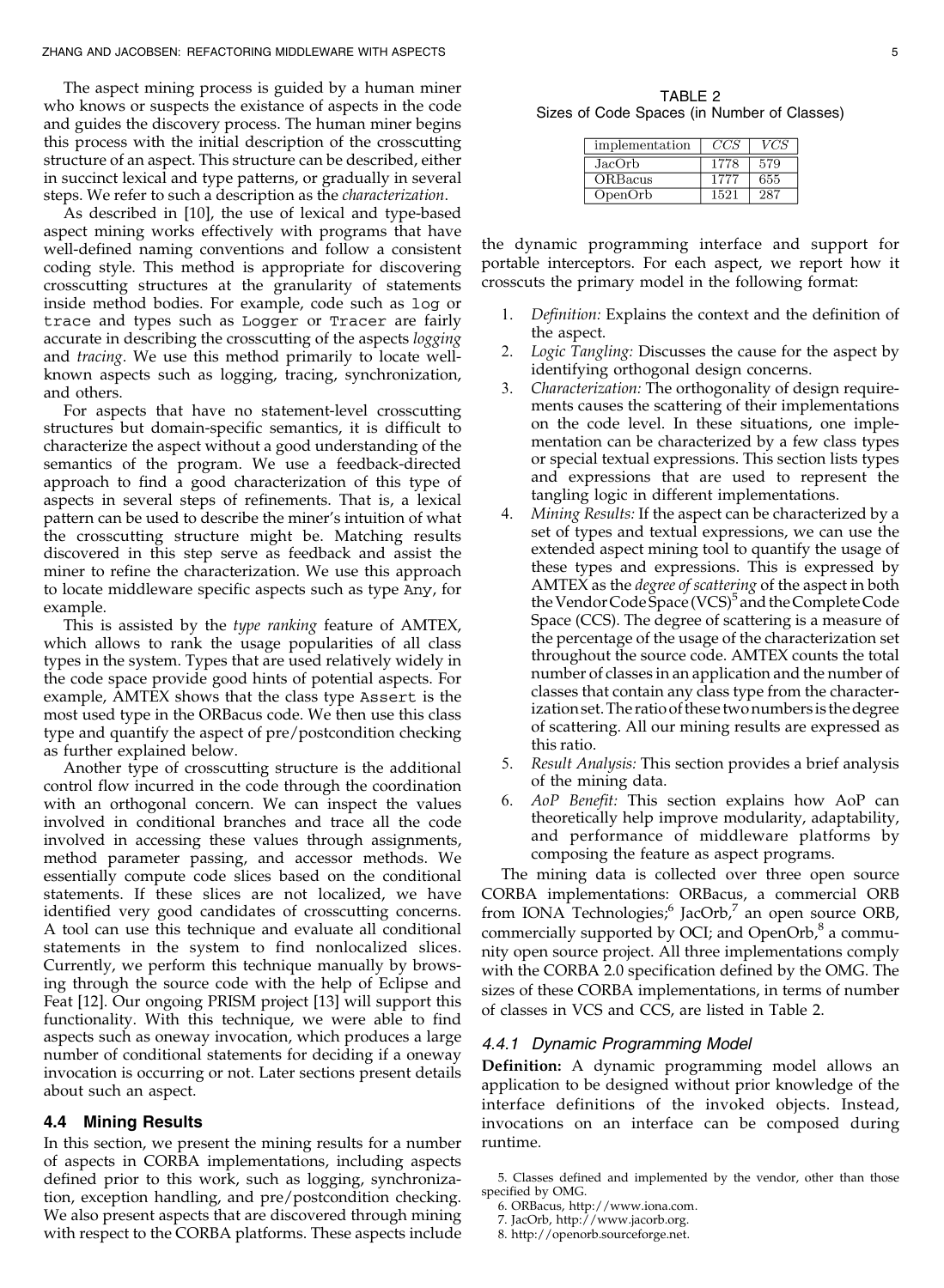TARI F 3 Degree of Scattering for Dynamic Programming Interface

| implementation | CCS    | VCS    |
|----------------|--------|--------|
| JacOrb         | 31.56% | 23%    |
| Orbacus        | 31.2%  | 26.56% |
| OpenOrb        | 32%    | 23%    |

Characterization: In CORBA, the OMG defined objects that handle DSI/DII are the following classes in terms of the Java language mapping: org.omg.CORBA.Any, or g.omg.CORBA.NamedValue, org.omg.CORBA.NVList, org.omg.CORBA.Request, and org.omg.CORBA.Ser verRequest.

Logic tangling: The dynamic programming model (DII/ DSI) crosscuts the ORB functionality in the following ways:

- 1. All Helper and holder classes $<sup>9</sup>$  contain operations to</sup> allow transformation and manipulation of these server objects in the dynamic invocation context.
- 2. The ORB interface supports dynamic invocations by providing the functionality of composing operations, their parameters, and their return types.
- 3. The request processing classes supports dynamic invocations through specialized request objects such as org.omg.CORBA.Request and org.omg.COR BA.ServerRequest, and also through extra control logic.
- 4. The encoding and decoding mechanisms, which map the program data and operations to bit streams according to the transport protocol, support the dynamic behavior by using value types such as Any and NamedValue.

Although the list above is not complete, we have observed that the support for DII and DSI is incorporated into the static invocation model not only as a part of the programming interface, but also in the request processing mechanism and in the encoding/decoding process. Therefore, we refer to the dynamic invocation mechanism as an aspect of the ORB if its primary invocation model is static. Similarly, we can refer to the static invocation model as an aspect of the ORB, if its primary invocation mechanism is dynamic.<sup>10</sup>

Mining Results: The degree of scattering for the dynamic programming interface is reported in Table 3.

Result Analysis: The data presented confirms the above analysis that the code handling the dynamic programming model is not well modularized. More than a quarter of the classes in all three implementations deal with DII or DSI in some way. Also, the degree of scattering of the dynamic programming model increases, with increasing code size.

AoP Benefit: Aspect-oriented programming can be applied here to separate the dynamic programming model from the static programming model. That is, we can write an aspect program for the static model to support the dynamic model, or vice versa. The use of AoP techniques has a number of advantages over the conventional ORB architecture. First of all, the separation of concerns liberates

TABLE 4 Degree of Scattering for Portable Interceptor Support

| implementation | CCS      | VCS      |
|----------------|----------|----------|
| JacOrb         | 0.51%    | 3.52\%   |
| Orbacus        | $2.66\%$ | $7.09\%$ |
| OpenORB        | $2.44\%$ | 13%      |

the ORB architect from the effort of incorporating the dynamic model into the static model, or vice versa. Both models can be better designed, modularized, and optimized. Second, since, in most cases, only one invocation model is sufficient for a particular domain application, implementing the dynamic programming interface as aspect program gives us the option of either "weaving" the feature in or leaving it out. The ORB architecture, therefore, becomes more configurable, adaptive, and computational efficient.<sup>11</sup>

#### 4.4.2 Portable Interceptors

Definition: Portable Interceptors are hooks into the ORB through which CORBA services can intercept various stages during the object request processing. Interceptors allow a third party to plug in additional ORB functionalities such as transaction support and security.

Characterization: The implementation for supporting interceptors is characterized by the usage of the interceptor class type.

Logic tangling: The specification for interceptors were added to the CORBA specification at a much later time; that is, after the basic functionality of the ORB had been defined and implemented. The support for interceptors is incorporated in the implementation of the POA and other objects that are directly responsible for request processing as follows:

- 1. The ORB interface contains methods and data members to allow the registration of interceptors. It also provides methods to allow access to these interceptors when it is necessary to notify them upon reaching interception points.
- During the propagation of the request, the invocation context is checked to see if it is modified by interceptors.
- 3. The POA needs to bundle requests with information of interceptors if they are registered with the ORB.

The number of objects, such as POA, is proportional to the number of server objects in the domain applications. Therefore, an even higher degree of scattering could happen during runtime.

Mining Results: The degree of scattering for the portable interceptor support is reported in Table 4.

Result Analysis: The mining results show that portable interceptor support is a crosscutting phenomenon, mostly in the vendor code space since the spreading in CCS is much lower.

AoP Benefit: Portable interceptor support is typically needed to support enterprise computing features such as security, transaction processing, and fault tolerance.

<sup>9.</sup> As defined in [14], all user-defined IDL types should be generated with additional helper and holder classes to allow convenient manipulation of these types.

<sup>10.</sup> An earlier version of the popular C++ MICO CORBA implementation was entirely based on the dynamic invocation interface.

<sup>11.</sup> The MinimumCORBA profile, for example, leaves all dynamic object management functionality out of the specification, arguing that, for resource constraint embedded applications, this functionality is not required.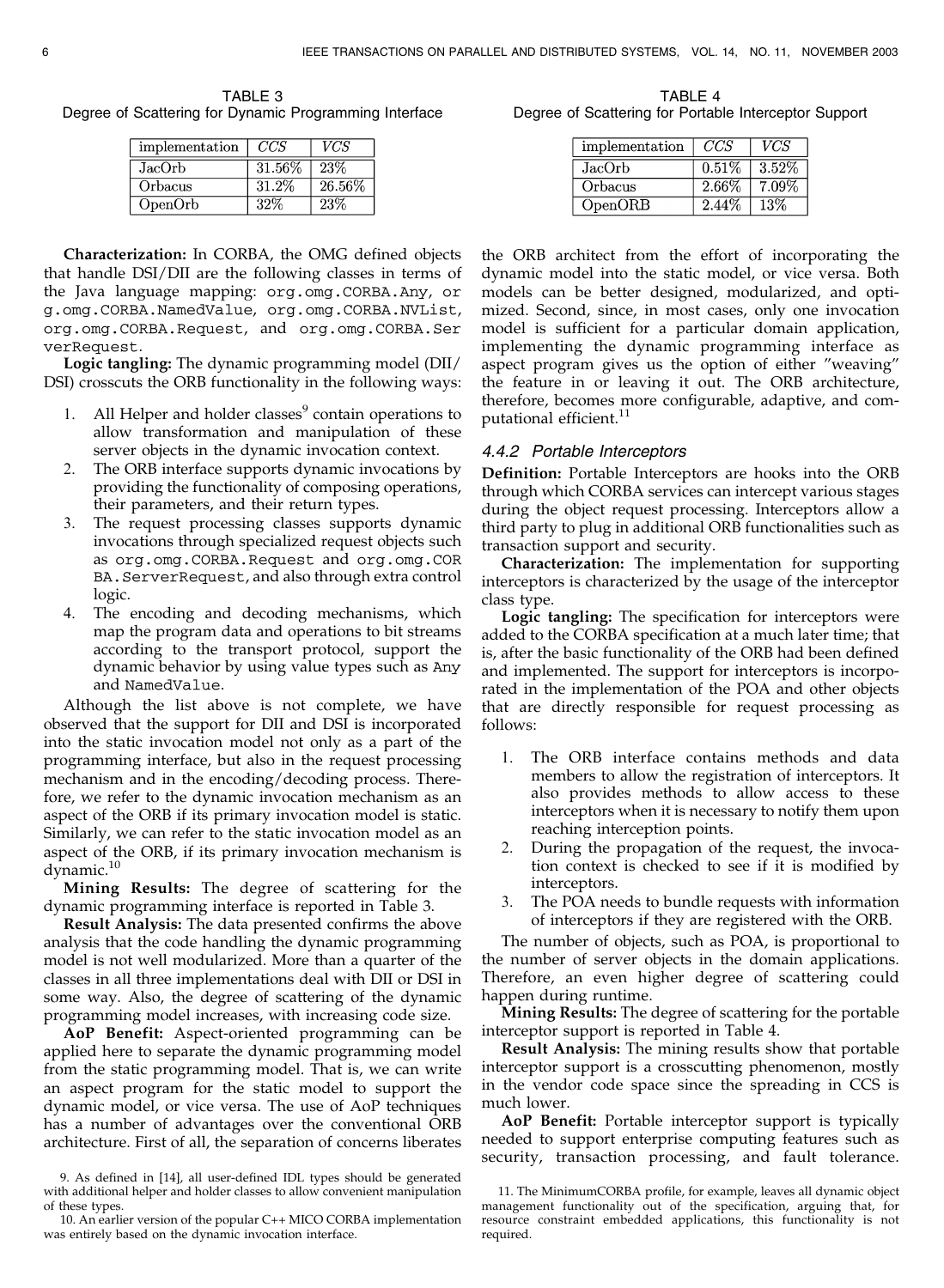TARIF<sub>5</sub> Degree of Scattering for the Type Any

| Implementation | CCS   | VCS   |
|----------------|-------|-------|
| JacOrb         | 27.4% | 21.8% |
| Orbacus        | 30.7% | 26.1% |
| OpenOrb        | 31.3% | 22.6% |

Implementing the support for interceptors in aspect programs is attractive, since they can be configured out if they are not needed.

#### 4.4.3 Type Any

Definition: We categorize type Any as part of the support for the dynamic programming style of CORBA. We provide an independent analysis for this type because it is one of the primitive data types of IDL and, hence, can be used beyond just dynamic programming. For example, Any is also used in representing generic information when querying the ORB's execution state or the interface repository.

Characterization: In CORBA, the IDL data type Any is mapped to the class org.omg.CORBA.Any in terms of the Java language mapping. In addition, we also include the vendor specific implementation class for this language mapping. The ORBacus implementation is com.ooc. CORBA.Any, org.jacorb.orb.Any for JacORB, and org.openorb.CORBA.Any for OpenORB.

Logic tangling: The support for the type Any crosscuts the ORB functionality in the following ways:

- 1. All the helper and holder classes must support the conversions between the statically typed classes and the type Any.
- 2. The ORB interface supports factory methods for user applications to obtain the vendor specific instance of the type Any.
- 3. The encoding and decoding mechanisms, as explained in Section 4.4.1.
- 4. The use of Any to represent generic information about the execution context of the ORB as part of the portable interceptor framework.

Mining Results: The degree of scattering for the dynamic programming interface is reported in Table 5.

Result Analysis: The data shows that the scattering of the type Any in all three implementations are consistently high. Therefore, we categorize the type Any as an aspect of CORBA.

AoP Benefit: For applications that do not require the support of the IDL type Any, it is currently not possible to remove its support in conventional ORB architectures. Therefore, separately decomposing the support for Any, as a set of aspects, will lead to a simpler architecture, while preserving the CORBA functionality.

#### 4.4.4 Wchars and Wstrings

Definition: Wchars are characters with an expanded number of bytes. Every wchar has an equal number of bytes and the number is platform dependent. CORBA uses wchar to support additional sets of character encodings such as Unicode. A Wstring is a sequence of wchars. We treat wchar and wstring or, more generally speaking, primitive data types, as aspects, because each data type represents an independent, hence orthogonal way of encapsulating and interpreting data in the applications.

TABLE 6 Degree of Scattering for Wchar and Wstring Support

| Implementation | CCS     | VCS   |
|----------------|---------|-------|
| JacOrb         | $1.2\%$ | 2.0%  |
| Orbacus        | 3.3%    | 4.8%  |
| OpenORB        | 4.2%    | 10.1% |

Characterization: We use the lexical pattern "wchar" and "wstring" to locate class concern with the support for these two data types.

Logic tangling: The implementation of wchar and wstring crosscuts the CORBA implementations as follows:

- 1. The initialization process of CORBA needs to include the loading of the encoding (i.e., Code-set) information of wchars.
- 2. The encoding and decoding mechanism contains special operations related to the reading and writing of wchars in incoming and outgoing octet streams.
- 3. CORBA supports multiple encoding formats for characters. Each encoding format also needs to support wchars and wstrings.
- 4. The error handling mechanism contains error codes and error messages related to operations with wchar and wstring.

Mining Results: The degree of scattering for the wchar and wstring support is reported in Table 6.

Result Analysis: The support of wchar and wstring causes varying degrees of scattering. The degree of scattering is generally low because the crosscutting mainly involves operations regarding characters but not the call processing. However, the implementation of wchar support is still nonlocalized.

AoP Benefit: The support for wide characters and strings, as well as other primitive data types, is not localized and modular. Decomposing IDL data types as aspects rather than in a scattered fashion allows us to support user applications with the right set of data types and reduces the complexity of the architecture, eventually offloading nonrequired types for specific resource constraint applications, for example.

#### 4.4.5 Oneway Invocation

Definition: The oneway invocation semantic of CORBA supports the best-effort delivery of client requests and is of an asynchronous nature, without any return value sent back to the client. That is, the thread of control is returned to the user application once the invocation is sent to the network layer. We categorize the oneway invocation as an aspect because it has an orthogonal semantic to the synchronous invocation, which is typically the primary communication mechanism in CORBA.

Characterization: As previously mentioned, the characterization for the aspect of oneway invocations is the slicing of the branching condition of whether the invoked interface is tagged oneway or notinits IDL definition. Since AMTEX does not yet evaluate this type of aspect characterization, we use the lexical pattern "response" as an approximation. We have verified that this approximation is fairly accurate, as all three implementations use the condition "response\_expected" to decide if the current invocation should be treated as oneway or not.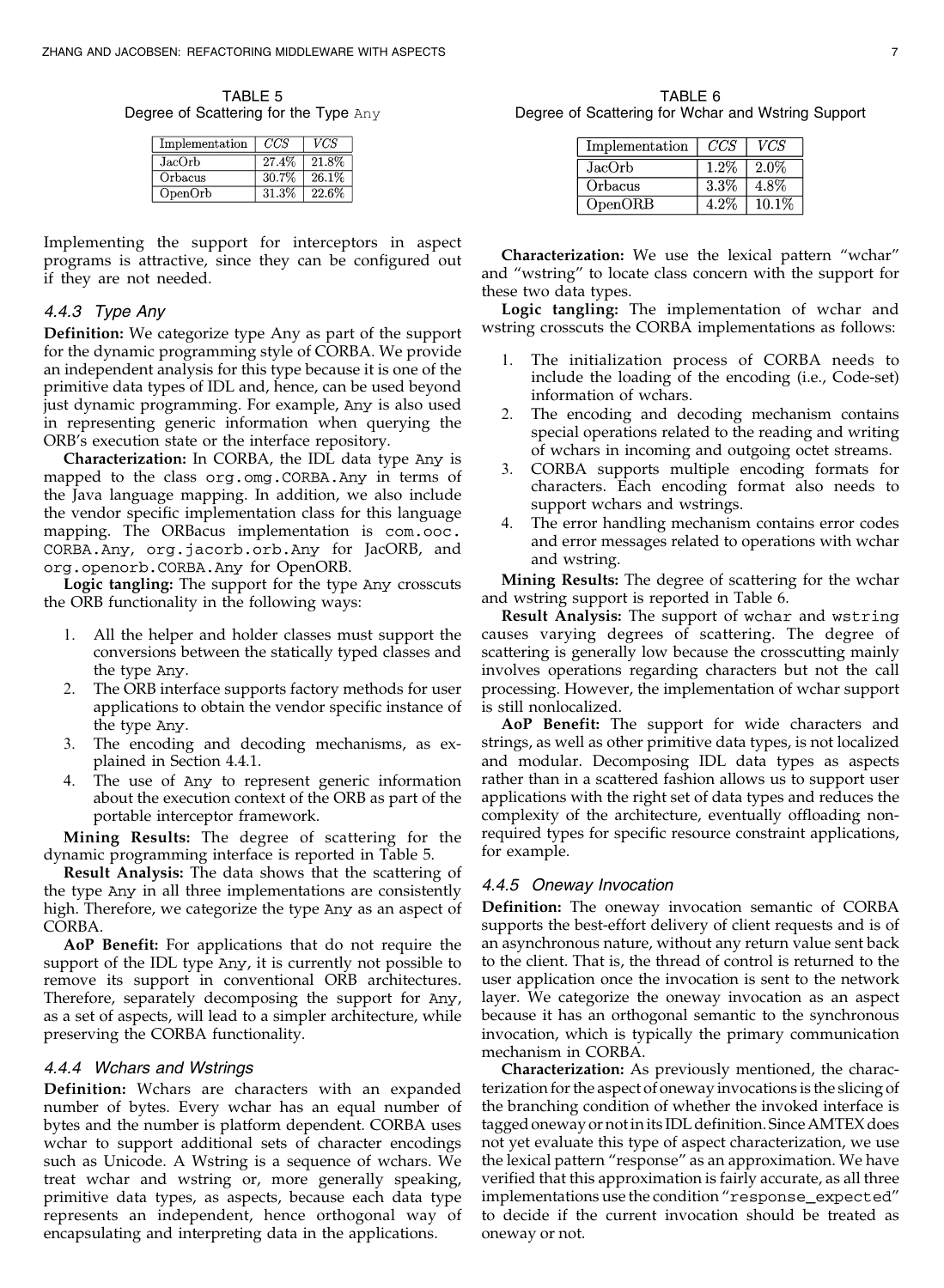TABLE 7 Degree of Scattering for the Oneway Support

| Implementation | CCS     | VCS   |
|----------------|---------|-------|
| JacOrb         | $0.8\%$ | 2.1%  |
| Orbacus        | $2.4\%$ | 4.7%  |
| OpenORB        | 5.4%    | 10.7% |

Logic tangling: The implementation of oneway crosscuts the ORB as follows:

- 1. The oneway invocation is addressed in the stub/ skeleton layer to support the usage of the oneway IDL keyword.
- 2. Depending on whether the request is oneway or not, the client-side takes different processing steps so that the stub will not expect a response from the server.
- 3. The server issues a reply message to the client's request in the case of synchronous communication. This reply is not needed if the invocation is oneway. Therefore, the server-side call dispatching process needs the "oneway" information of the current request to determine the execution path.
- 4. The low-level transport and protocol layer addresses the encoding/decoding information and related socket operations regarding the oneway semantic.

Mining Results: The degree of scattering for the oneway support is reported in Table 7.

Result Analysis: The results show that the scattering of oneway support mainly exists in the vendor code space. Although the degree of scattering is relatively small, the runtime ramification of this aspect is high since the scattering of oneway concentrates on the path of call processing. Our metric does not capture this effect.

AoP Benefit: The oneway invocation is commonly implemented as a set of branched executions in both the marshalling and unmarshalling processes, regardless of whether the current invocation is oneway or not. If the application does not use oneway calls, these conditionals become redundant, and yet, are still part of the execution path of the synchronous invocation. This, in turn, degrades the performance of synchronous invocations in CORBA implementation not designed with aspects. Composing oneway as aspects will make the synchronous invocations more efficient without losing the support for oneway invocations.

#### 4.4.6 Common Aspects

In this section, we collectively treat the error handling, the pre/postcondition checking, the logging, and the synchronization functions. These are well-known aspects found in most large software systems.

Definition: Error handling deals with unexpected states of the system during execution. Sophisticated software systems, such as middleware platforms, require a robust, flexible, and manageable error handling mechanism such as offered by exception handling mechanisms found in many programming languages.

Pre/postconditions are used in applications to validate the correct state of the data either before or after the data is processed.

The purpose of logging is to report the running state of the system and to aid in collecting debugging information.

Synchronization primitives, such as mutex, semaphore, and monitors, are used to protect critical regions and the valid state of shared resources.

Characterization: Exception-based error handling can easily be characterized through the use of exception classes and expressions that match "try" and "catch" blocks.

The implementation of pre/postcondition checking is application specific. Typically, it can be characterized by the use of assert-like statements.

The implementation of logging is highly application specific. For example, JacOrb uses the method void printLog(int mode, String message), and ORBacus uses the following methods: info(String message) and error(String message), warning(String message).

The use of synchronization can be characterized by the synchronization data types such as mutexes, semaphores and monitors. In addition, the keyword "synchronized" in Java programs identifies this aspect.

Logic tangling: Error handling can be considered as an aspect because, although never being a design goal of any application, error handling is a property that has to be incorporated in the architecture in an ad hoc manner. More importantly, the error handling mechanism provided by a language, such as Java exceptions, can incur execution overhead that cannot be overlooked in certain computing environments. That is particularly important to middleware because it should be designed to fit a wide range of platforms. This clearly indicates that the error handling mechanism, such as exceptions, crosscuts the design goal of performance optimization.

We consider the pre/postcondition checking an aspect because it implements the design requirements of validity. The validation checking by nature scatters throughout the decomposition model.

Logging can be considered as an aspect because it is designed for "debuggability" in sacrifice for system performance and maintainability of the source code.

Synchronization, as a pervasive property, is applied where resource contention exists. Synchronization is a wellknown aspect not only for middleware platforms, but also for software systems in general.

Mining Results: The degree of scattering for the analyzed aspects is reported in Table 8. Since logging, pre/postcondition checking, and synchronization, other than error handling, are implementation specific, the mining is conducted over the vendor code space only.

Results Analysis: The mining data indicates that the scattering degree of error handling is almost proportional to the code size. Furthermore, the data confirms that modularity is clearly violated in the implementation. Similarly, for the other functions, which are also widely scattered through the code, the analysis confirms their aspectual nature.

AoP Benefit: We briefly discuss the key benefits of modularizing the functions discussed in this section as aspects.

1. Although Java exceptions provide a powerful mechanism for error handling, it does come with a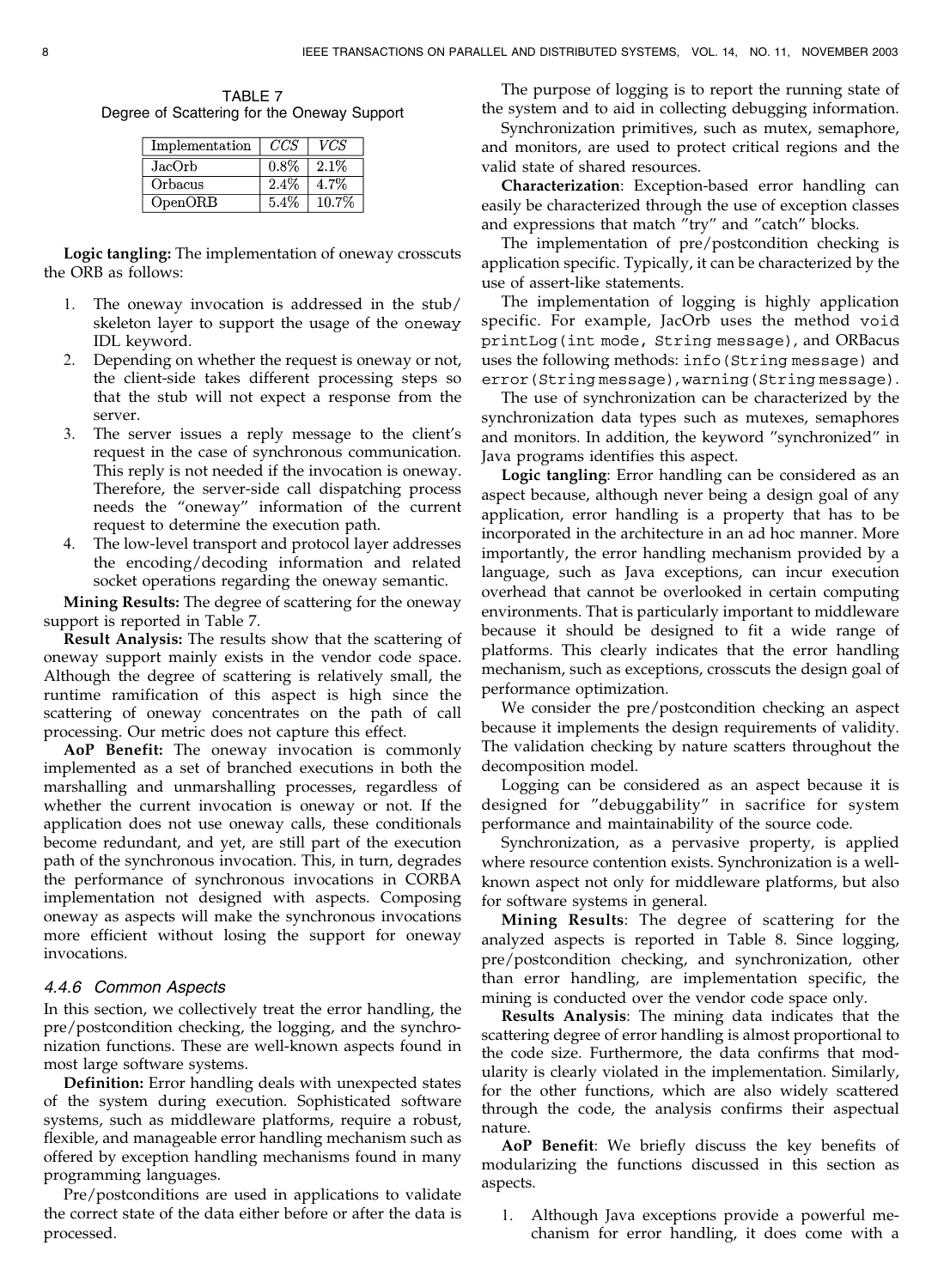|                | error handling |       | pre/post | logging | synchronization |
|----------------|----------------|-------|----------|---------|-----------------|
| implementation | CCS            | VCS   | VCS      | VCS     | VCS             |
| JacOrb         | 25.8%          | 46.5% | 13.3%    | 14.66%  | 14.11%          |
| Orbacus        | 39.3%          | 45.5% | 5.47%    | 18.9%   | $9.16\%$        |
| OpenORB        | 35.3%          | 44.6% | $10.4\%$ | 16.3%   | $9.41\%$        |

TABLE 8 Degree of Scattering for Error Handling, Pre/Post Checking, Logging, and Synchronization Aspects

TABLE 9 Combined Scattering of Aspects

| implementation | total number | one aspect | ratio   | three aspects | ratio    |
|----------------|--------------|------------|---------|---------------|----------|
| Jacorb (CCS)   | 1778         | 1273       | 71.6 %  | 309           | 17.4%    |
| OpenOrb (CCS)  | 1521         | 760        | 50.0 %  | 460           | $30\%$   |
| ORBacus (CCS)  | 1777         | 813        | 45.75 % | 559           | $31.5\%$ |
| Jacorb(VCS)    | 579          | 319        | 71.6 %  | 110           | $20.0\%$ |
| OpenOrb (VCS)  | 287          | 155        | 54.0 %  | 81            | 28.0%    |
| ORBacus (VCS)  | 655          | 340        | 51.9 %  | 212           | 32.4%    |

performance price, because not only does it increase the code size, for the Java compiler has to generate the exception management code, but it also elongates the normal execution path of the application because of the stack unwinding process. The exception mechanism might not be a big factor for performance in the enterprise or desktop computing environment. However, in the case that the computing resources are limited, it may be desirable not to use exception support, but to use return code-based error handling. That greatly decreases the code size and performance overhead. However, it is very difficult and cumbersome to allow switching between the two error handling schemes using traditional programming paradigms. AoP can provide an elegant solution by allowing us to compose the source code for the basic functionality and the error handling functionality separately. For example, we can write two sets of aspect programs, one using exceptions and the other using return code checking.We can configure the ORB statically or dynamically to use return code checking instead of exceptions if resources are constrained.<sup>12</sup> In addition, any modifications to the error handling logic would not affect the ORB code, thus making changes less error prone.

- 2. The modularization of pre/postcondition checking with aspects offers the option of enforcing systematic checks and policies, which can also be easily modified. In the case of traditional programming techniques, developers have to manually go through the entire code space to make the corresponding changes.
- 3. Aspects can be applied to separate the logging code from the core logic of the implementation. In that way, the state reporting capability can be preserve without introducing any performance overhead in the final system. The source code of the ORB can be more concise and clean, while the logging code becomes more modular and more reusable.

12. When the MinimumCORBA specification was first discussed, the need for costly exception support in the target domain, embedded systems, was questioned. The contract of the contract of the contract of the contract of the contract of the contract of the contract of the contract of the contract of the contract of the contract of the contract of the contract o

4. Synchronization assumes a concurrent execution model. That assumption is not always valid for certain platforms where it is costly to use concurrency for the limitation of computing resource and power efficiency concerns. Aspect implementation of synchronization enables the feature to be configured in or out depending on the target platform. Synchronization implementation can also become more modularized.

#### 4.4.7 Cross-Comparisons of Mining Results

The sections above have listed the mining results of several individual aspects. We have used our extended aspect mining tool to combine these individual results, which yield statistical information that illustrates the scattering of all these aspects in the CORBA platform from a slightly different angle. Table 9 shows, for each of the three CORBA implementations, the number of classes in VCS that are crosscut by at least one aspect. It also shows the number of classes containing three or more aspects.

These results strongly suggest that, in the investigated platforms, tangled logic, which gives rise to aspects, is a common phenomenon in both implemented classes as well as the IDL-compiler generated classes. We conclude that vertical decomposition yields architecture models that inherently suffer from coordinating orthogonal design requirements. Moreover, these results almost suggest that the scattering of code in implementations of middleware systems is consistent regardless of whether the development model is cathedral or bazaar.<sup>13</sup> However, further experiments need to be carried out to more fully validate this observation.

# 5 ASPECT REFACTORING MIDDLEWARE USING AOP

Our aspect mining results have shown that aspects are inherent properties of middleware implementations. However, it is still not clear how AoP techniques could improve the architecture and result in implementations that, at least,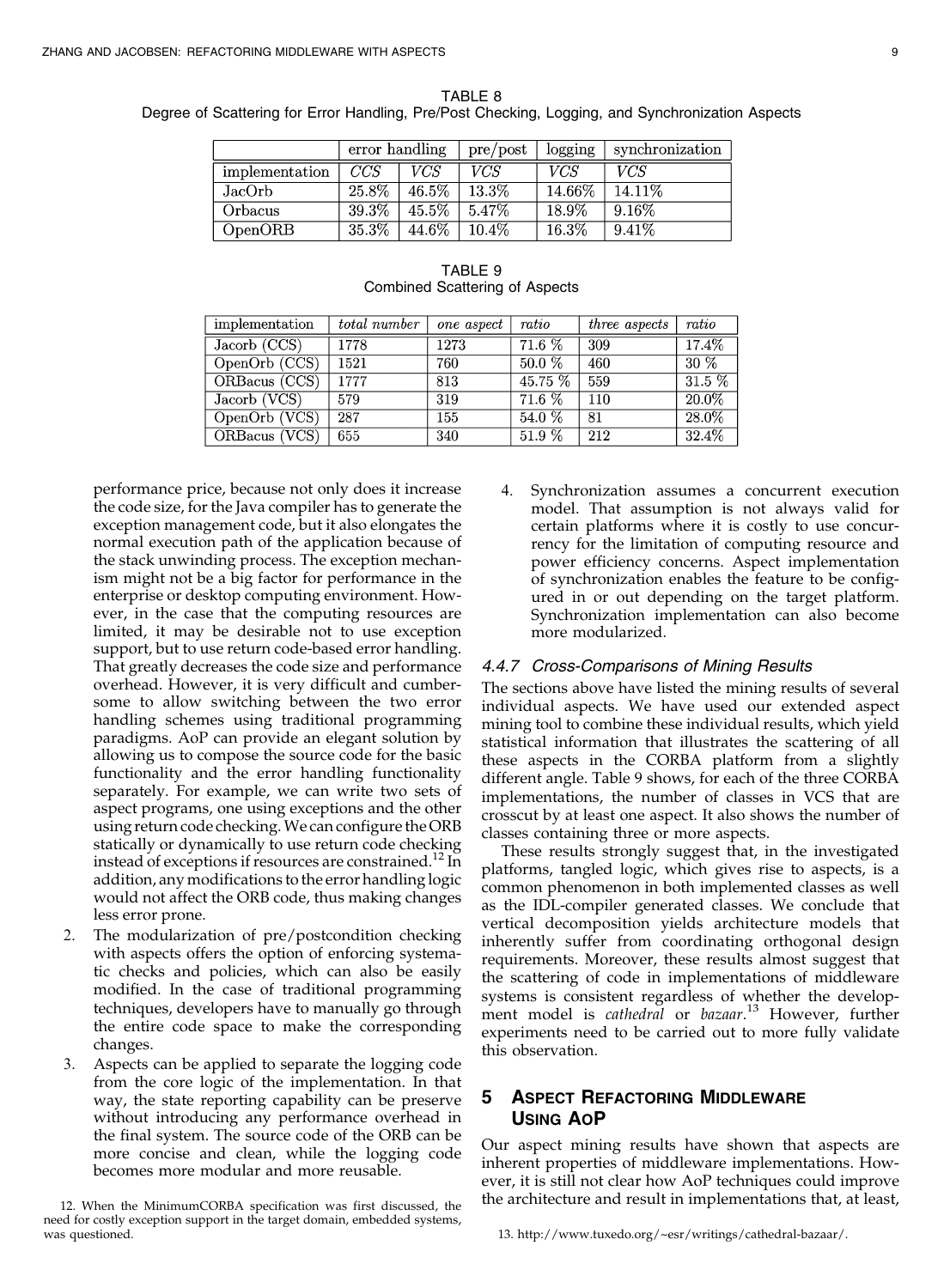preserve the design requirements. Obviously, that question cannot be answered without quantitative comparisons between two instances of implementations, one using traditional decomposition techniques and the other using the aspect-oriented approach. Our long term research goal is an aspect-centric design of a middleware platform. Here, we base our comparative evaluation on a refactored legacy implementation. That is, if we identify a certain functionality, which constitutes an aspect as the result of aspect mining, we should be able to separate that functionality from the original implementation, compose the functionality as an aspect, and weave it back into the architecture. All design requirements should still be satisfied transparently to the user. We believe that "refactoring" closely resembles what happens in a completely aspect-oriented approach. The following sections will present the set of software engineering metrics we have used in order to quantify the architectural differences. We then describe our refactoring approach, the detail of the aspect-oriented implementations, and the results of the evaluations.

#### 5.1 Quantification Metrics

Metrics are measures for the quality of software. In [15], the following software metrics are used based on the static information available in the implementation. These are

- 1. cyclomatic complexity,
- 2. size,
- 3. weight of the class (in number of methods),
- 4. coupling between classes,
- 5. DIT (depth of inheritance tree),
- 6. number of immediate children, and
- 7. lack of cohesion in methods.

These metrics can be applied to assess the design quality of both component programs as well as aspect programs in general. In our analysis of the benefit of AoP as compared with the traditional programming methodology, not all of the above metrics apply. In addition, while applying these metrics, our reference is the primary program (i.e., implementation of the primary decomposition), with the recognition that the sum of complexities of both the primary program and aspect programs might not necessarily decrease. We can mainly put the primary program under our consideration because aspect programs are to be configured in and out and are maintained separately. We think it is appropriate to use a combination of metrics to address various properties of the aspectized architecture, including both the static properties, which directly tie to the cost of development and maintenance, and the runtime characteristics, which reflect the cost of adopting the technology. The following is a list of metrics that are used to quantify aspectization in our work. For each metric, we also provide analysis of the expected change due to aspectization and the rationale for the change.

1. Cyclomatic complexity: Cyclomatic complexity is a measure of alternative execution paths in code segments caused by control flow statements. It is an index obtained through heuristics and is independent of specific languages. The SEI defines the following measures for cyclomatic complexity [16]: A cyclomatic complexity number (CCN) between 1 to 10 refers to simple programs without much risk; a CCN between 11 to 20 refers to more complex programs indicating moderate risk; and a CCN

between 21 and 50 identifies complex programs that are highly risky. A lower CCN, that is, fewer alternative execution paths, makes the program easier to understand and to maintain. More importantly, it could also improve the runtime characteristics of the program in significant ways, such as better cache performance and less coverage tests. AoP refactoring should lower the cyclomatic complexity because it takes the handling of crosscutting properties out from the primary decomposition.

- 2. Size: In [15], several methods are mentioned to assess the size of a software system. In this paper, we define size as the total number of executable lines in all measured classes. The size of a software system directly ties to the development and maintenance cost. AoP refactoring decreases the number of comments and blank lines of code, as well as the count of executable statements of the primary program.
- 3. Weight of a class: The weight of a class is the average number of methods per class. It reflects the complexity of classes. AoP refactoring decreases the weight of classes.
- 4. Coupling between classes: Coupling is a measure of how much the types in the system are related to each other. A good architecture is always less coupled due to good modularization. AoP refactoring decreases coupling by separating the primary program from the knowledge of the types, which implement the crosscutting logic. In this paper, we measure the average number of classes that a class has connections to in the call graph.
- 5. Response time: In the context of middleware, response time can be defined as the time taken to respond to an invocation request by the request broker. This is defined as the total time a message traverse through the middleware stack during its round-trip. We divide that into four intervals of time as messages are processed in the middleware stack:
	- a. Interval A: client-side marshalling;
	- b. Interval B: server-side unmarshalling and dispatching;
	- c. Interval C: server-side marshalling; and
	- d. Interval D: client-side unmarshalling.

It is necessary for the aspect-oriented refactoring to at least preserve the performance measure. In the case of having crosscutting features factored out, aspectization is expected to decrease the processing time due to the simplification of the program logic.

Scattering degree: The scattering degree is measured as, for a specific aspect, the number of classes that carries the characteristics of that aspect normalized by the total number of classes in the project under investigation. Theoretically, the aspectization should decrease the scattering factor to zero as these crosscutting classes or types are modularized in aspect programs.

To ease our discussion, we classify these metrics into two categories, structural and behavioral. Structural metrics include cyclomatic complexity, size, weight, coupling, and the degree of scattering. Behavioral metrics reflect the runtime characteristics of the system, such as, in our case, the response time.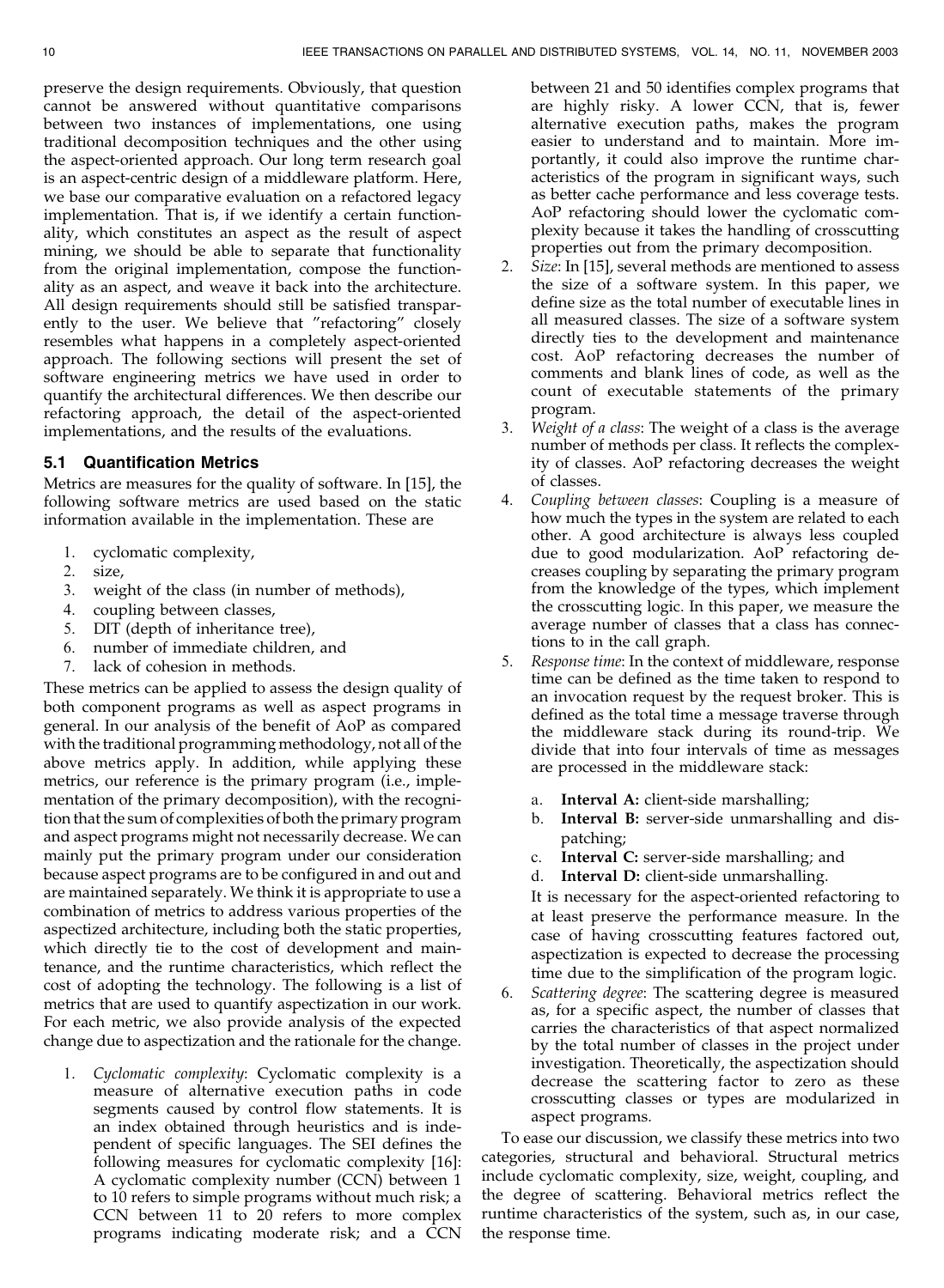

Fig. 1. Code transformation for the aspect-oriented refactorization. Fig. 2. Package organization for aspect-oriented refactorization.

The structural metrics are collected over classes that are involved in the refactorization. We use JavaNCSS, $^{14}$  an open source metric collection tool, to collect cyclomatic complexity, average class size, and weight. We use our extended aspect mining tool to collect the coupling index and the degree of scattering. To measure performance, a simple C-based timing tool is written based on the Java Native Invocation interfaces. It is integrated with AspectJ programs to insert various measurement points into the ORBacus execution stack. The stack traversal intervals are measured in microseconds and computed as the average of 100,000 remote invocations on a Pentium III 1G NT workstation. Each remote invocation involves an integer message sent from the client process to the server. The server also responds with an integer message. We have carefully chosen the measurement points to exclude the socket operation. Therefore, the influence of the size of the message is minimal.

# 5.2 The Refactoring Approach

There are a few key artifacts in an aspect-oriented system, namely, the component program, the aspect program, and the aspect weaver. We use AspectJ as the aspect language for its maturity and its natural integration with the Java programming language. We pick ORBacus, the CORBA implementation used previously for the aspect mining, as the component program. To verify the correctness of the refactorization, we adopted the demonstration code, which is a part of the standard ORBacus source distribution, to serve as test cases. The test programs invoke CORBA functionality without being aware of the refactorization that is performed. The test programs are also used for performance measurements. As the first step of refactorization of the ORBacus implementation, we need to identify the presence of the crosscutting property in two forms, the implementation structure for the property and the crosscutting points in the primary decomposition model for that property. By using that model, the tangled code is transformed to three types of groupings of classes in the aspect-oriented implementation, namely, primary classes, aspect implementation classes, and the weaving classes. The transformation is illustrated in Fig. 1, where the outside box on the left depicts that the original implementation is one monolithic entity. The primary model and the aspect model coexist in a single structure with parts intersecting each other. The package diagrams on the right presents a clear division of structures. The importance of such division is that it allows all three components to be designed, tested and evolved with unprecedented independence and freedom.



#### 5.3 Aspect-Oriented Refactored Implementation

In this section, we present our refactored implementation of a number of crosscutting features of ORBacus in AspectJ, including the dynamic programming interface, support for portable interceptors, collocated invocation, and logging. For each feature, we first provide the rationale of the construction of the package scheme, which is described in the previous section. We use the package diagrams in Fig. 2 to illustrate the hierarchical structure and the major types of relationship between aspect packages and the component program, using the dynamic programming interface as an example. We then present the evaluation of the metrics as the result of factoring out that specific feature from the ORBacus implementation. A detailed presentation, including code snippets and discussion of the aspects, of our refactoring is presented in Zhang and Jacobsen [17] which, due to space limitations, cannot be included here. At the end of this section, we will look at the overall change of the metrics after we factor out all the "aspectized" features. For clarity purpose, we use the term "client" to denote a role that is requesting a service and the term "server" to denote the role for providing that service, with the observation that, in the middleware context, the classification of client and server is a relative one.

## 5.3.1 Dynamic Programming Interface

Aspect mining revealed that the dynamic programming interface can be treated as an aspect of the CORBA implementation, which mainly supports stub and skeleton-based static invocation methods in its primary decomposition model. Our AoP-based refactorization of the dynamic programming interface consists of two parts, the client side dynamic invocation interface (DII) and the server side dynamic skeleton interface (DSI).

Dynamic invocation interface (DII):

- . Aspect implementation: The client-side facility for the dynamic programming model, is supported through the implementations of the interface org.omg. CORBA.Request and MultiRequestSender. These two class types are taken out of the original implementation and grouped under the aspect implementation package for the DII.
- . Crosscutting points: We then identify, in the primary decomposition model, the places where operations of classes need to acquire or to exploit the knowledge of these class types identified in step one. These places are the crosscutting points of the DII aspect. In AspectJ, these crosscutting points can be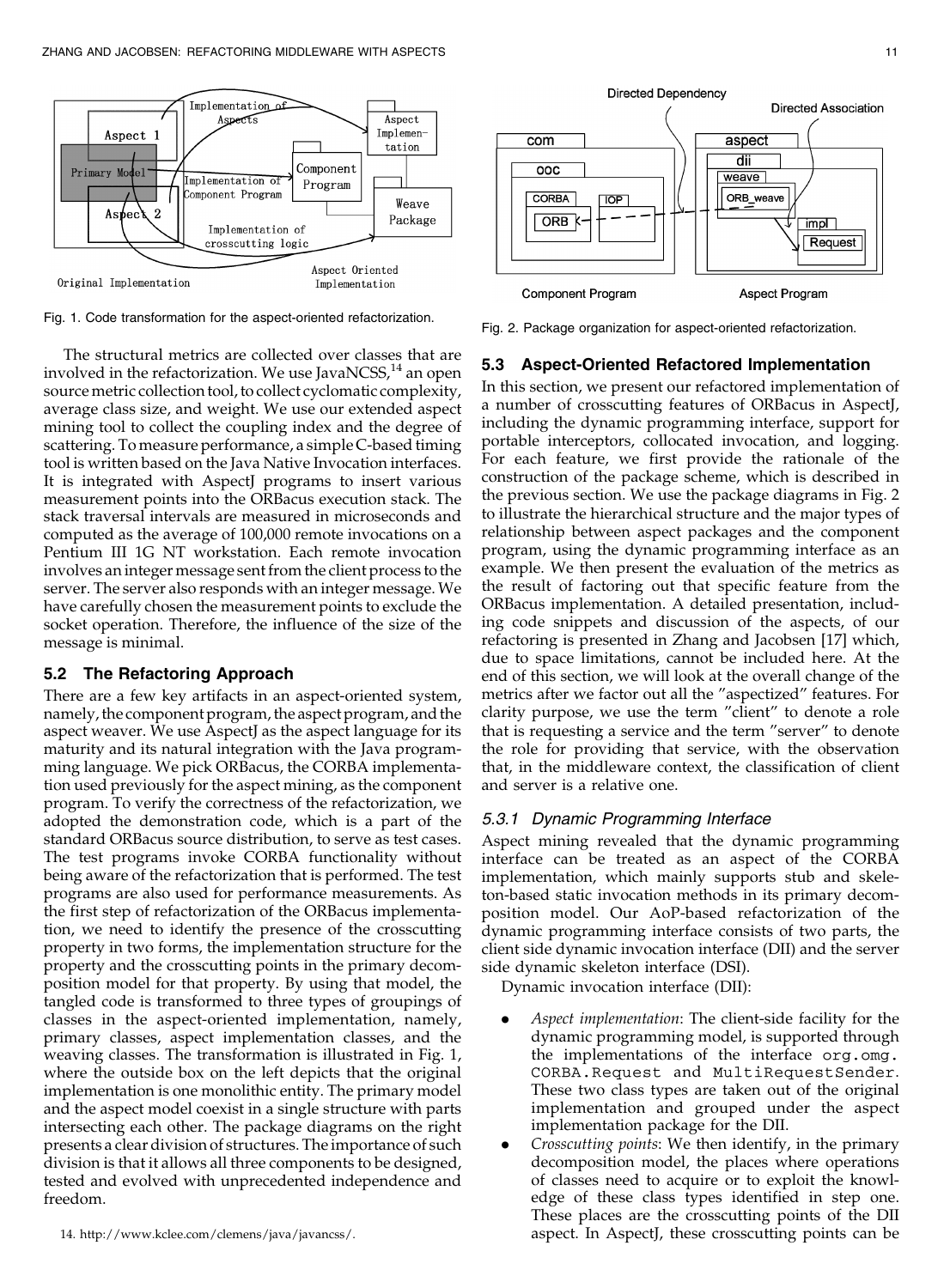|            |      | Size |       | $Weight \mid Coupling$ |         |    |    |     |
|------------|------|------|-------|------------------------|---------|----|----|-----|
| Original   | 5.08 | 1559 | 40    | 40.67                  | $105\,$ | 59 | 97 | 125 |
| Aspectized |      | 1490 | 37.67 | 39.33                  | $108\,$ | 59 | 35 |     |

TABLE 10 Metric Matrix for DII (for Exact Units, See Text)

TABLE 11 Metric Matrix for DSI (for Exact Units, See Text)

|            |      | Size | Weight | Coupling |              | R |    |
|------------|------|------|--------|----------|--------------|---|----|
| Original   | 3.64 | 274  | 9.33   |          | 79           |   | 26 |
| Aspectized | 3.46 | 262  | 9.33   | 13.5     | $\mathbf{r}$ |   | 10 |

implemented as "joinpoints" instead. To be more specific, the crosscutting points of the aspect DII is summarized below in terms of how to change the original model using AspectJ.

- We use the "introduction" construct to factor out a number of methods to handle multiple DII requests in the ORBacus implementation of the org.omg.CORBA.ORB interface.
- The "introduction" construct is used to factor out the downcall creation logic for dynamically composed downcalls.
- "introduction" is used to factor out the code in the object delegates [14], which creates dynamic invocation request objects.
- We group the aspect classes that contain implementations of these "joinpoints" in the weave package.
- . Evaluation: The structural metrics are collected on the ORBacus implementation prior to AoP refactoring and after the DII is factored out. The response time is measure using both the original implementation and "woven" implementation. The data indicates that the structural change as the result of factoring out the DII is same as predicted and runtime performance of the aspectized DII is equivalent to that of the original implementation (see Table 10).

Dynamic skeleton interface (DSI):

- . Aspect implementation: The server side facility of the dynamic programming model is supported through the ORBacus implementations of the interface ServerRequest and the user specific implementation of the interface DynamicImplemenation. We first remove these two class types and group them under the aspect implementation package.
- . Crosscutting points: We implemented the crosscutting points of the aspect DSI in the primary decomposition model as follows:
	- We first removed the code segments, which dispatches client requests to a dynamic server implementation, from the request dispatching code. Then we use the "around" construct to replace the request dispatching call with an alternative implementation, which appropriately handles dynamic server implementations.
- ORBacus prohibits the direct invocations for DSI server implementations. We moved the logic of checking whether an invocation is toward a dynamic implementation or not into the aspect implementation. The "before" construct is used to precede the normal invocation process in order to prevent direct invocations.
- . Evaluation: For this evaluation, we used the static invocation interface on the client-side. The clientside processing times, interval A and interval B, are therefore dramatically decreased as compared with the DSI. However, that change is irrelevant to our AoP refactorization. The data shows that factoring out the DSI has simplified the control flow and decreased the class size. The average weight of classes dose not change because server-side support for the dynamic programming interface is much simpler. No additional methods are used to support the DSI in the original implementation (see Table 11).

## 5.4 Support for Portable Interceptors

- . Aspect implementation: In ORBacus, the functionality for portable interceptors is implemented through three categories of classes. They include the classes related to implementing the interceptor interfaces defined by the OMG. They also include the ORBacus specific interceptor initialization classes and request processing classes that support portable interceptors. We separated classes in these three categories from ORBacus, and grouped them under the aspect implementation package.
- . Crosscutting points: We implemented the crosscutting points where the primary ORB model tangles with support for portable interceptors in AspectJ. These crosscutting points correspond to the specified behavior of portable interceptors. That is, an ORB implementation must allow interceptions of the client request process, of the server request process, and the of the creation process of server objects. The following is a summary of our AoP implementations:
	- The portable interceptor allows the processing of request sending to be intercepted before it is completed. Therefore, in ORBacus, the request sending process, e.g., the downcall creation process, needs to check if any client request interceptors are registered. If yes, a downcall class initialized with the portable interceptor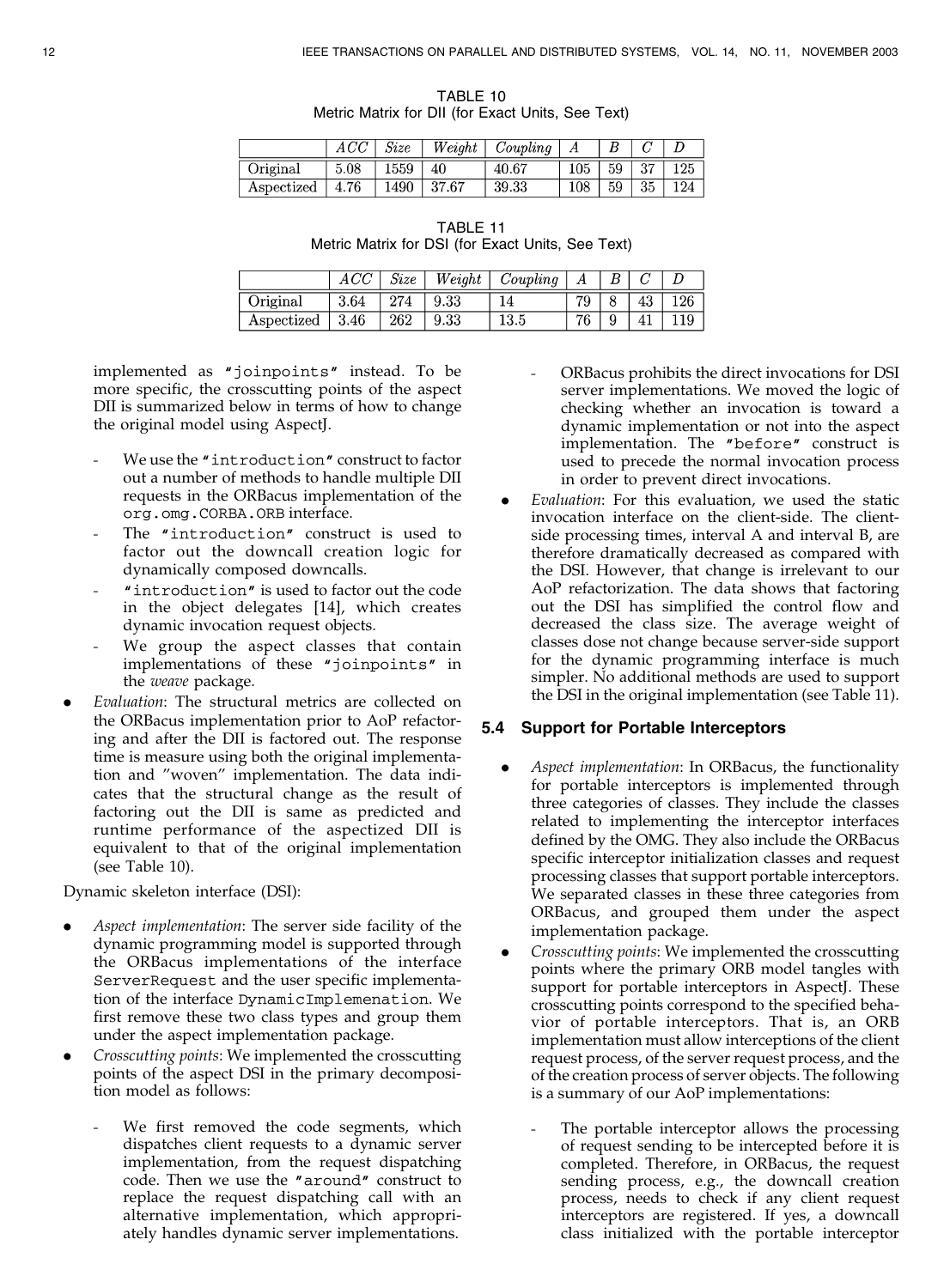|            |      | Size | Weight | Coupling |    |  |     |
|------------|------|------|--------|----------|----|--|-----|
| Original   | 4.11 | 3016 | 26.8   | 34.75    | 70 |  |     |
| Aspectized | 4.0  | 2909 | 26.7   | 32.38    | 70 |  | 122 |

TABLE 12 Metric Matrix of Portable Interceptor Support (for Exact Units, See Text)

information is created instead of a plain one. However, ORBacus performs the checking regardless of whether portable interceptors are used. We moved the code segments into the aspect program in an "around" construct. As the result, the "aspectized" ORBacus only performs necessary checks if portable interceptors are required for a particular application.

- A similar situation occurs in the server side request dispatching process, e.g., the upcall creation process. We moved the checking and upcall creation code into the aspect implementation. That makes the server request processing leaner and more precise. That is, it only needs to know and to handle portable interceptors when it is required to do so.
- The portable object adapter (POA) plays a key role in the process of object creation. It needs to notify all the interceptors if there are interceptors registered for intercepting object creation processes. Consequently, the POA code needs to have extra control paths in order to support that requirement. We moved that checking logic into the aspect code and implemented the same logic via the "after" construct. That is, following the completion of object creation, the checking code is executed only if the support for portable interceptors is required.
- The ORB also contains the initialization code for loading portable interceptors and registering them with the ORB. We moved the corresponding code into the aspect implementation such that, if interceptor support is not needed, it is no longer necessary for the ORB to perform the extra initialization procedures.
- . Evaluation: This section presents the measurements of structural metrics and the response time. The response time is measured as the time for a message to traverse through the four intervals with and without the presence of the support for portable interceptors. The data of structural metrics show the same direction of change as in the case of the dynamic programming interface. The coupling factor exhibits a larger drop because interceptor support is implemented by a larger number of classes. The runtime performance is equivalent to the original implementation (see Table 12).

#### 5.5 Invocation of Collocated Objects

The key abstraction provided by middleware systems is the transparency of the location of server objects. Location transparency allows remote services to be invoked in the same fashion as calling a method on an object while performing marshalling and unmarshalling behind the scene. Some CORBA implementations optimize the calling process to avoid unnecessary marshal/unmarshal work, in the case where server objects are deployed or migrated into the same process as the client. In ORBacus, the optimization logic is an integral part of the request processing process, which is designed primarily for making remote invocations. We believe the optimization for in-process server objects in ORBacus is logically orthogonal to its remote invocation mechanism. Therefore, we identify the optimization for local invocations as an aspect of the ORBacus implementation of CORBA. Since we treat it as an ORBacus specific phenomenon, we omitted the corresponding aspect mining analysis due to the lack of generality.

- . Aspect implementation: In ORBacus terms, in-process objects are referred to as collocated objects. To distinguish between normal remote invocation calls and calls to collocated servers, ORBacus uses CollocatedClient and CollocatedServer to handle corresponding request processing for the client and server, respectively. We completely decouple these class types from the ORBacus source and move them into the aspect package.
- . Crosscutting points: In ORBacus, the collocated invocation is mainly implemented in the object initialization phase for both the client and the server. We have used AspectJ to reimplement the collocated invocation in aspect programs as follows:
	- We use the "after" construct to create the server-side objects that are responsible for processing collocated requests, after the objects for servicing remote invocations are created.
	- We use the "around" construct to weave in the client-side logic of checking whether the object reference is pointing to a collocated server. If yes, a different communication model is set up to avoid marshalling and network operations.
- . Evaluation: The response time is measured by running collocated client/server communications on the original ORBacus and the "aspectized" ORB (see Table 13).

## 5.6 Logging

- . Aspect implementation: Logging in ORBacus is carried out mainly by two class types, Logger for performing the logging operations and CoreTraceLevel for setting the levels of logging. We remove all instances of these two class types from the ORBacus implementation and group them under the aspect package.
- . Crosscutting points: The crosscutting points for logging includes the following three categories:
	- Recording of the error information in exception handling code.
	- Tracking of the request processing.
	- Recording of network connection activities, such as close of connection, decoding of data, and others.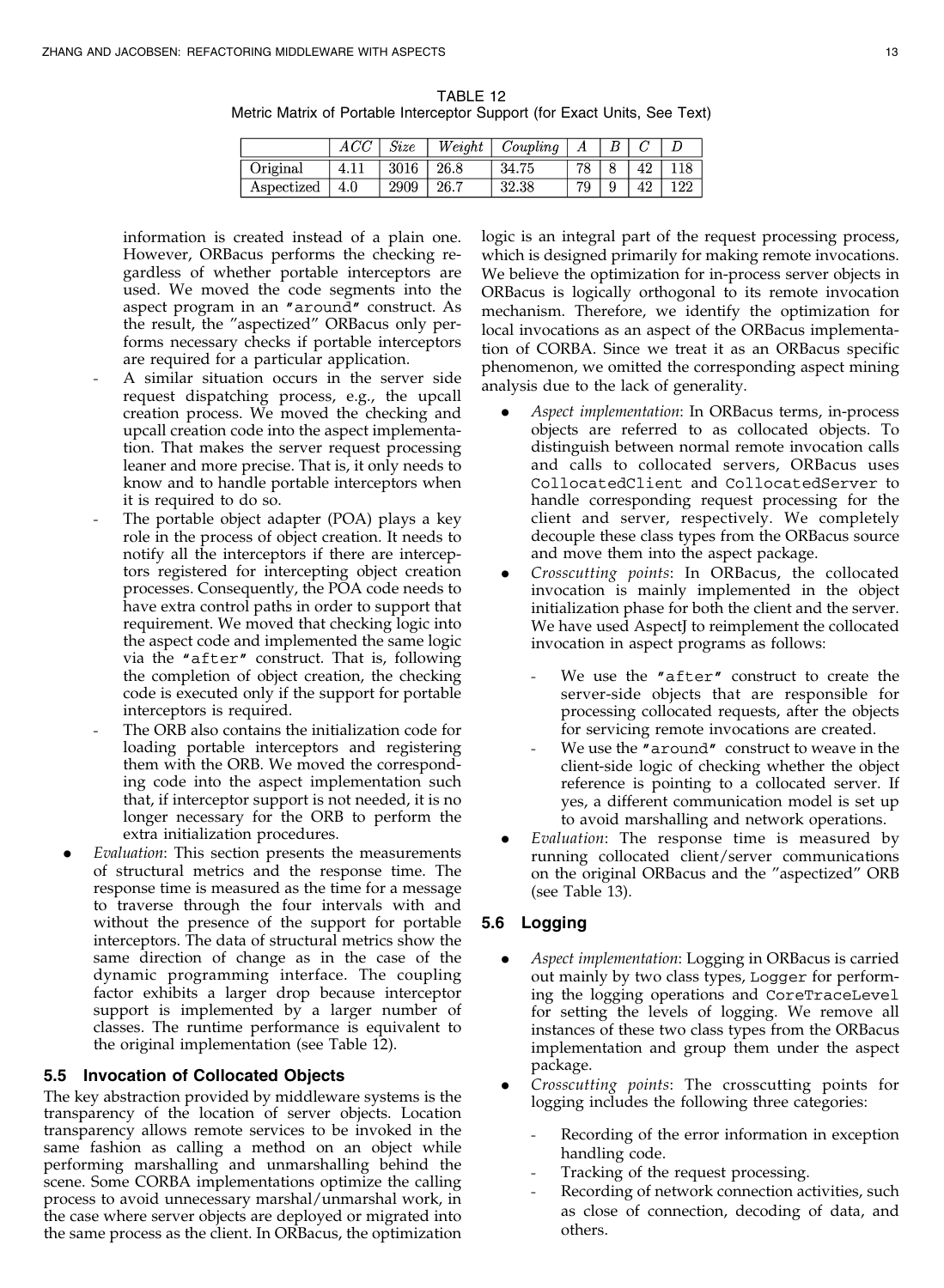| TABLE 13                                                            |  |
|---------------------------------------------------------------------|--|
| Metric Matrix of Collocated Invocations (for Exact Units, See Text) |  |

|            |      | Size |       | $Weight \mid Coupling \mid A \mid$ |    | B              |    |     |
|------------|------|------|-------|------------------------------------|----|----------------|----|-----|
| Original   | 5.22 | 449  | 11.33 | 21                                 | 79 |                | 43 | 126 |
| Aspectized | 5.00 | 435  | 10.67 | 19.33 1                            | 76 | $\overline{ }$ | 41 | 126 |

TABLE 14 Metric Matrix for Logging (for Exact Units, See Text)

|            |      | Size | Weight    | Couplina |    |    |     |
|------------|------|------|-----------|----------|----|----|-----|
| Original   | 5.22 | 449  | $11.33\,$ | ິດ:      | 79 | 43 | 126 |
| Aspectized | 5.00 | 435  | 10.67     | 19.33    | 76 |    | 126 |

TABLE 15 Metric Matrix for Overall Evaluation (for Exact Units, See Text)

|              |         | Size | Weight | Coupling |    |   |          |         |
|--------------|---------|------|--------|----------|----|---|----------|---------|
| Original     | l05     | 5393 | 412.5  | 528.25   | 76 | 9 | 27       | 126     |
| Aspectized   | $_{01}$ | 4899 | 400    | 458.25   | 74 | 8 | 27<br>., | $123 -$ |
| Factored Out | NΑ      | ΝA   | NΑ     | NA       | 76 | 9 | 27       | 123     |

We use various AspectJ constructs to implement these crosscutting points in the aspect program.

. Evaluation: The response time is measured by using the client and server that are both based on the static invocation interface. From the measurements, it is easy to observe that, while refactoring of logging decreases all structural metrics, it has a particularly high impact on the size of the program. The runtime performance does not change significantly (see Table 14).

## 5.7 Overall Assessment and Analysis

We have presented comparative results with respect to each individual feature that is refactored by using AspectJ. We are also interested in the overall effect of the collective refactoring of ORBacus, in terms of change in its structure and the response time. In particular, we want to verify that ORBacus is able to, at least, maintain the same level of service in terms of handling remote object invocations. We use the same experiment settings as in the individual evaluations. The response time data are collected over three ORB implementation instances, the original one, the one with all the "aspectized" features factored out, and the implementation with all the features "woven" in. The structural metrics are collected on the set of all modified classes.

The structural metrics indicate that, to implement the primary functionality of the ORB, we have significantly lowered the complexity of the architecture via the aspectoriented approach. The data show that the same functionality can be implemented at least by 9 percent less code, 12 methods fewer in total, and 70 instances fewer in terms of coupling with other classes.

From the observation of the response time measurements for the overall refactoring as well as individual ones, we draw the conclusion that the "aspectized" architecture is equivalent to that of the original architecture. The difference is in a few microseconds, which is negligible for Java applications. AspectJ implementations hardly incur any overhead because we are simply moving the code from the original program into the aspect program. In other words, the original ORB is executing the them code anyway (see Table 15).

## 5.8 Limitations

During our aspect-oriented refactoring of ORBacus, we have realized some limitations in our approach due to insufficient research in the area, overwhelming programming effort and limitations in tool support.

- 1. We did not completely factor out class types such as Any and NVList, which are used widely for other purposes in addition to the dynamic programming interface, such as for request context passing. While failing to factor these types out does not prevent us from evaluating the aspect-oriented approach, we defer the work until future research when it becomes necessary to exactly quantify all aspects tied to the dynamic programming interface aspect.
- 2. We decided not to change the IDL-to-Java mapping portion of the implementation, since we believe the appropriate approach is to make the IDL code generator aware of the existence of aspects. We defer the discussion until future works. As a consequence, the user code is still able to use the corresponding OMG interfaces for a feature that is possibly factored out. The ORB throws exceptions during runtime to flag these features do not exist.
- 3. We decided not to collect the memory usage due to the fact that our "aspectization" experiment is conducted on the Java platform. We do not have an accurate memory profiling tool that allows us to the monitor memory usages of the application objects. Also, the expense of running the full JVM makes the memory improvements achieved by our AoP refactoring almost trivial. Memory footprint will become a more important metric for non-Javabased aspectization projects.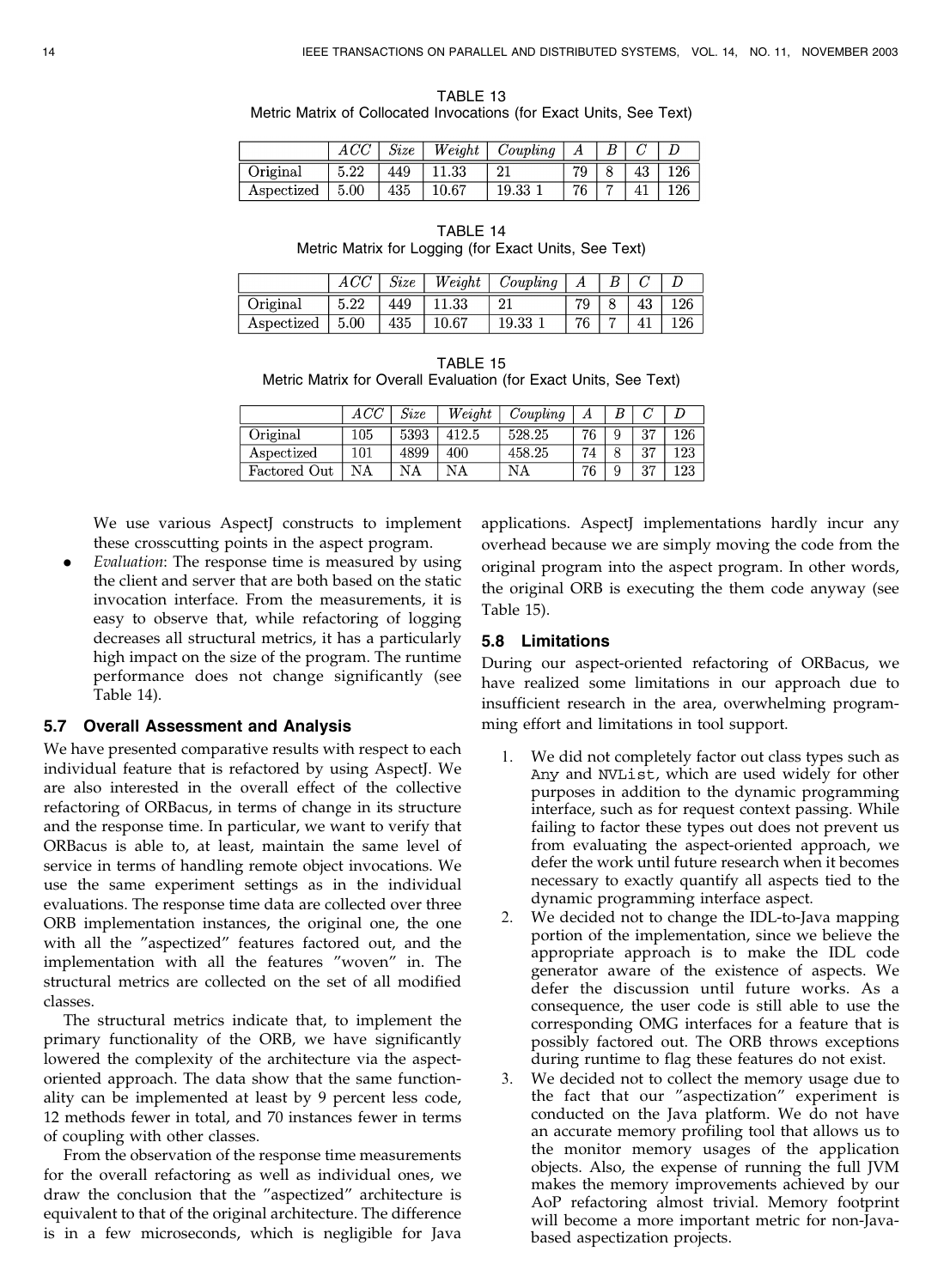# 6 RELATED WORK

Although we do not have knowledge of any research project that is directly related to applying aspect-oriented programming to improve the internal architecture of middleware to achieve customization, there are numerous projects that are looking into using AoP to improve the modularity of software systems in general.

Putrycz and Bernard [18] present an aspect-oriented approach to add load balancing functionality to ORBacus using AspectJ. Load balancing code is written in aspect programs to detect server replicas and to redirect requests from the clients to the replicas. Similar functionality is also added to naming servers where repeated naming service requests are intercepted and distributed among replicas.

A conceptual analysis of using aspect is presented by Kienzle and Guerraoui [19], who investigate the aspectization of concurrency and failure in distributed systems. Their analysis indicates that these two properties do lend themselves well for an approach supported by aspects. In our approach, we do not address these two properties, so a comparison is not possible.

Atlas [20] provides one of the earliest case studies of applying aspect-oriented programming as a general architecture approach for building a Web-based learning environment. Atlas uses aspects to support different architectural configurations to implement design patterns and to help the development process by writing modular tracing code. It also presents a notation system for aspects and a set of style rules in designing aspect-oriented systems.

In the middleware field, there are a number of new approaches to improve configurability and adaptability of the middleware platform. Astley et al. [21] achieves middleware customization through techniques based on separation of communication styles from protocols and a framework for protocol composition. Further aspects that crosscut the system implementation are not explicitly addressed. Several projects exploit reflective programming techniques to allow the middleware platform to adapt itself to changing runtime conditions. This includes projects such as openCOM [1], openCORBA [22], and dynamicTAO [2].

Jacobsen and Krämer [23] have developed design patterns to extend middleware platforms with at the interface exposed concerns. This inspired the discussion by Jacobsen [24], [25] who outlined the use of nontraditional programming paradigms for middleware system design.

## 7 CONCLUSION

We believe that adaptability and configurability are essential characteristics of middleware substrates. These two qualities require a very high level of modularity in middleware architecture. Traditional software architectural approaches, which we refer to as "vertical decomposition," exhibit serious limitations in preserving the modularity of decomposition models for multiple orthogonal design requirements. Those limitations correspond to the scattering phenomena in the code. The aspect-oriented programming approach has brought new perspectives to software decomposition techniques. The concept of an aspect allows us to compose, with respect to the primary decomposition model, the modular solution for each orthogonal design requirement. Although it is conceptually intuitive that AOP is beneficial to solving the problems of middleware architecture, we still need to apply quantitative analysis to

justify our motivation. We perform aspect mining over several legacy implementations of middleware systems. We discover that the scattering of tangled logic is indeed very common as more than 50 percent of classes handle crosscutting logic of some sort. Therefore, if aspect-oriented programming can be successfully applied to modularize the scattered code, the structural complexity of middleware system architecture can be simplified tremendously. As an empirical study, we use AspectJ to refactor a number of aspects identified through the mining process. The implementations, which exist in multiple places of the original code, are grouped within a few aspect units. The successful refactorization shows that middleware systems are able to provide the fundamental services regardless of whether certain pervasive features are factored out or factored in. Aspect-oriented refactorization has shown its superb capability of loading and unloading pervasive features of the system, which is not possible in legacy implementations. The "woven" system transparently supports these refactored features. The runtime performance is equivalent to the original implementation.

In the light of our experimentation, we are very optimistic that aspect-oriented programming will show more promises in conquering the complexity of middleware architectures. It will promote the adaptability and the configurability of middleware systems to an unprecedented level to satisfy a broader range of computing needs. In future work, we will aim at developing more experience in terms of applying aspect-oriented development methodologies to this problem context. We are exploring various techniques to help us define horizontal decomposition procedures more concretely. This experience will be used toward designing a completely new aspect-oriented middleware platform.

#### **REFERENCES**

- [1] M. Clarke, G.S. Blair, G. Coulson1, and N. Parlavantzas, "An Efficient Component Model for the Construction of Adaptive Middleware," Proc. IFIP/ACM Int'l Conf. Distributed Systems Platforms, Nov. 2001.
- [2] F. Kon, M. Roman, P. Liu, J. Mao, T. Yamane, L. Claudio Magalhaes, and R.H. Campell, "Monitoring, Security, and Dynamic Configuration with the Dynamictao Reflective Orb," Proc. IFIP/ACM Int'l Conf. Distributed Systems Platforms and Open Distributed Processing, 2000.
- [3] Cisco Systems, Cisco ons 15327—Sonet Multiservice Platform, http://www.cisco.com/univercd/cc/td/doc/pcat/15327.htm, 2003.
- [4] L. DiPalma and R. Kelly, "Applying CORBA in a Contemporary Embedded Military Combat System," Proc. OMG's Second Workshop Real-Time and Embedded Distributed Object Computing, June 2001.
- [5] "The Common Object Request Broker: Architecture and Specification," Object Management Group, www.omg.org, Dec. 2001.
- [6] C. Zhang and H.-A. Jacobsen, "Aspectizing Middleware Platforms," technical report, Univ. of Tortonto, Computer Systems Research Group, CSRG-466, Jan. 2003.
- [7] G. Kiczales, "Aspect Oriented Programming," ACM Computing Surveys (CSUR), vol. 28, no. 4, 1996.
- E. Gamma, R. Helm, R. Johnson, and J. Vlissides, Design Patterns. Addison-Wesley,first ed., Oct. 1994.
- [9] R.E. Filman, "Achieving Ilities," Proc. Workshop Compositional Software Architectures, Jan. 1998.
- [10] J. Hannemann, "The Aspect Mining Tool," http://www.cs.ubc.ca/ ~jan/amt/, 2003.
- [11] C. Zhang, G. Dapeng, and H.-A. Jacobsen, "Extended Aspect Mining Tool," http://www.eecg.utoronto.ca/~czhang/amtex, Aug. 2002.